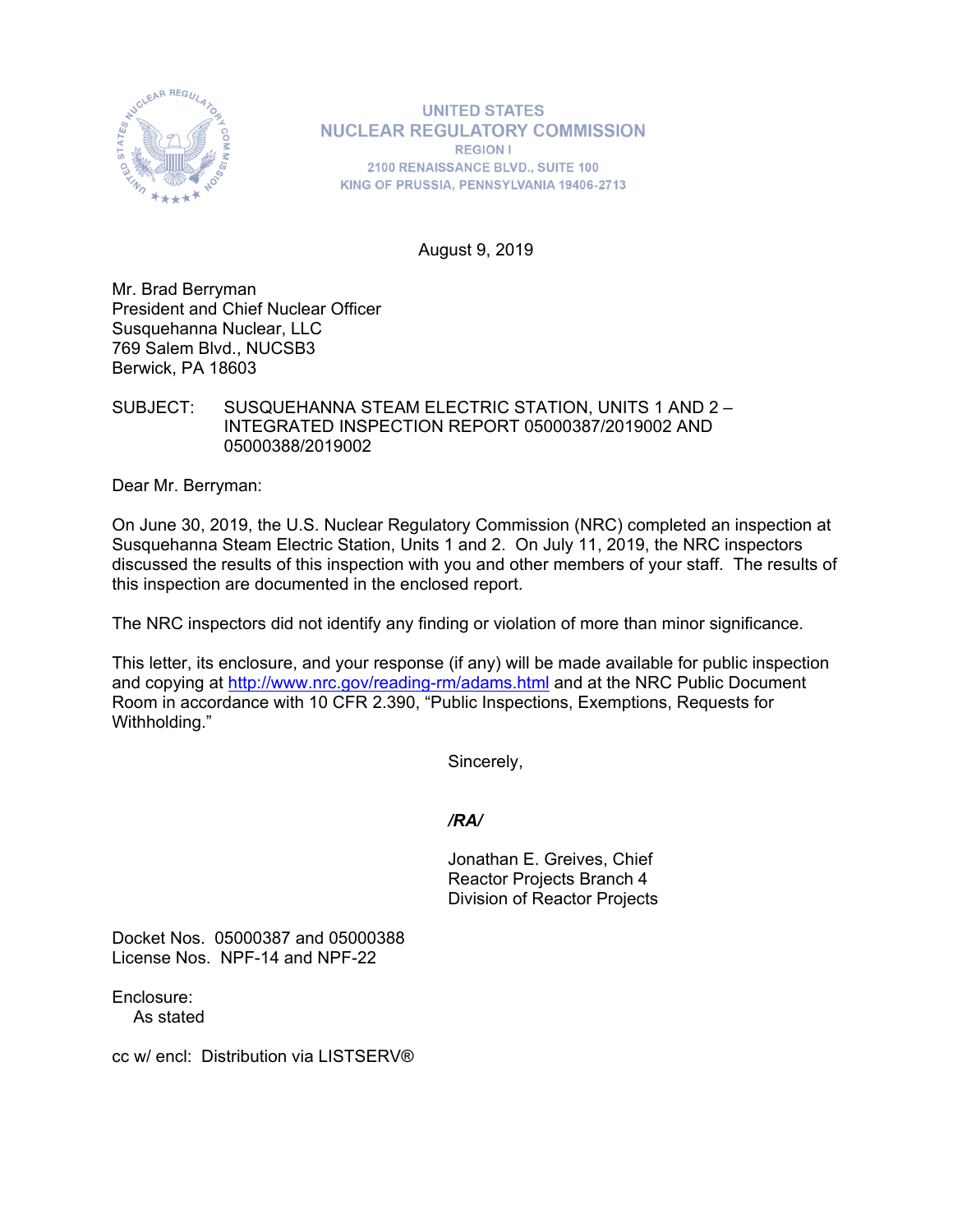## SUBJECT: SUSQUEHANNA STEAM ELECTRIC STATION, UNITS 1 AND 2 – INTEGRATED INSPECTION REPORT 05000387/2019002 AND 05000388/2019002 DATED AUGUST 9, 2019

DISTRIBUTION:

| DLew, RA                      | (R1ORAMAIL Resource) |
|-------------------------------|----------------------|
| RLorson, DRA                  | (R1ORAMAIL Resource) |
| <b>DCollins, DRP</b>          | (R1DRPMAIL Resource) |
| <b>BWelling, DRP</b>          | (R1DRPMAIL Resource) |
| JYerokun, DRS                 | (R1DRSMAIL Resource) |
| PKrohn, DRS                   | (R1DRSMAIL Resource) |
| <b>JGreives, DRP</b>          |                      |
| LCasey, DRP                   |                      |
| LMicewski, DRP, SRI           |                      |
| MRossi, DRP, RI               |                      |
| AGould, DRP, AA               |                      |
| DDodson, RI OEDO              |                      |
| RidsNrrPMSusquehanna Resource |                      |
| RidsNrrDorlLpl1 Resource      |                      |
| <b>ROPreports Resource</b>    |                      |
|                               |                      |

### DOCUMENT NAME: G:\DRP\BRANCH4\Inspection Reports\Susquehanna\2019\Q2\SUS2019\_002.docx ADAMS ACCESSION NUMBER: ML19224A288

|                 | <b>SUNSI Review</b> | l۷<br>Non-Sensitive<br>Sensitive |                     | <b>Publicly Available</b><br>Non-Publicly Available |  |
|-----------------|---------------------|----------------------------------|---------------------|-----------------------------------------------------|--|
| OFFICE   R1/DRP |                     | R <sub>1</sub> /DRP              | R <sub>1</sub> /DRP |                                                     |  |
| <b>NAME</b>     | LMicewski via email | LCasey                           | <b>JGreives</b>     |                                                     |  |
| <b>DATE</b>     | 8/9/19              | 8/8/19                           | 8/9/19              |                                                     |  |

OFFICIAL RECORD COPY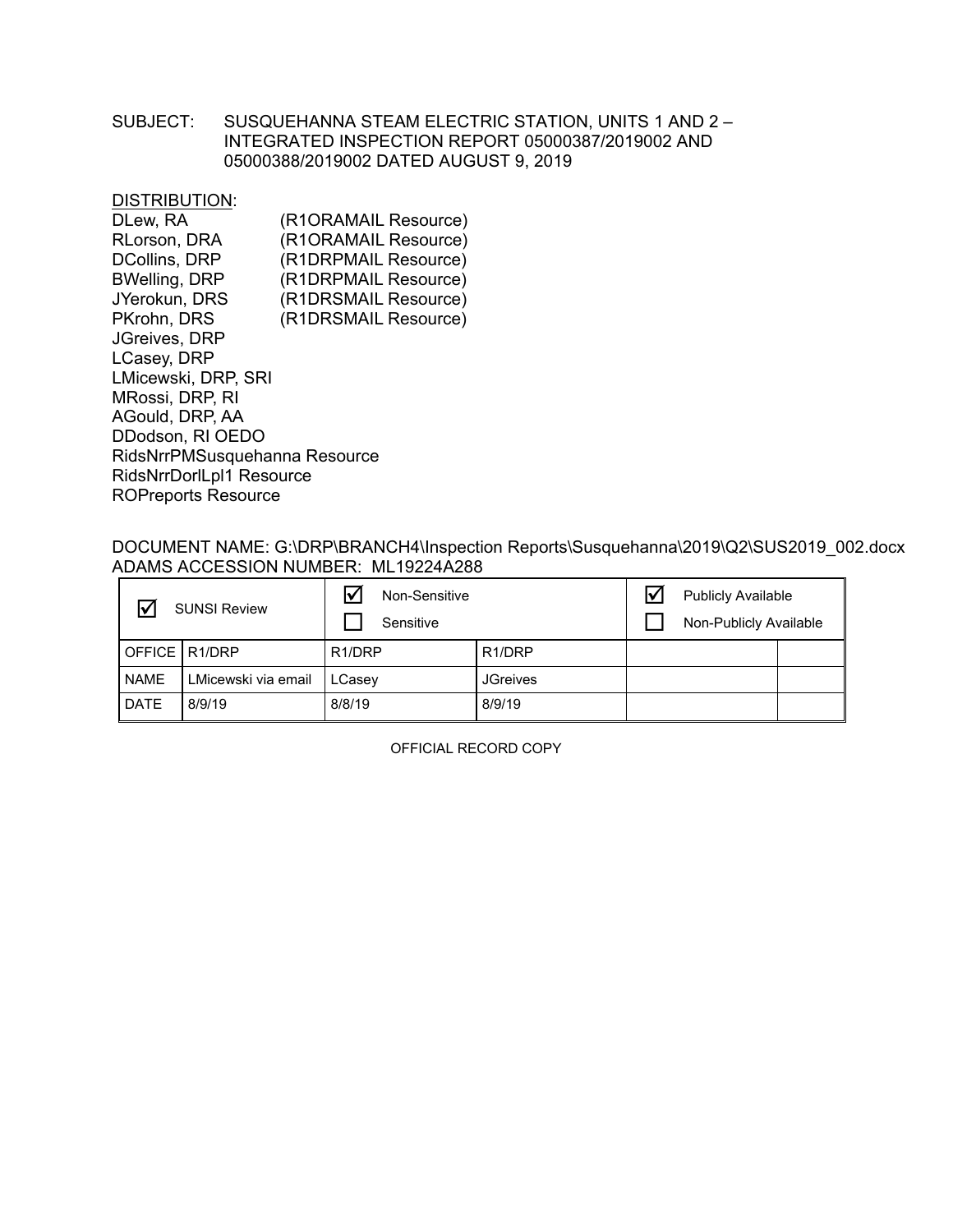## **U.S. NUCLEAR REGULATORY COMMISSION Inspection Report**

| <b>Docket Numbers:</b>                 | 05000387 and 05000388                                                                                                                                                                                                                                                                     |
|----------------------------------------|-------------------------------------------------------------------------------------------------------------------------------------------------------------------------------------------------------------------------------------------------------------------------------------------|
| <b>License Numbers:</b>                | NPF-14 and NPF-22                                                                                                                                                                                                                                                                         |
| <b>Report Numbers:</b>                 | 05000387/2019002 and 05000388/2019002                                                                                                                                                                                                                                                     |
| Enterprise Identifier: I-2019-002-0035 |                                                                                                                                                                                                                                                                                           |
| Licensee:                              | Susquehanna Nuclear, LLC                                                                                                                                                                                                                                                                  |
| Facility:                              | Susquehanna Steam Electric Station, Units 1 and 2                                                                                                                                                                                                                                         |
| Location:                              | Berwick, PA                                                                                                                                                                                                                                                                               |
| <b>Inspection Dates:</b>               | April 1, 2019 to June 30, 2019                                                                                                                                                                                                                                                            |
| Inspectors:                            | L. Micewski, Senior Resident Inspector<br>M. Rossi, Resident Inspector<br>D. Beacon, Resident Inspector<br>T. Daun, Resident Inspector<br>E. Dipaolo, Senior Reactor Inspector<br>J. Furia, Senior Health Physicist<br>J. Kulp, Senior Reactor Inspector<br>A. Turilin, Reactor Inspector |
| Approved By:                           | Jonathan E. Greives, Chief<br>Reactor Projects Branch 4<br>Division of Reactor Projects                                                                                                                                                                                                   |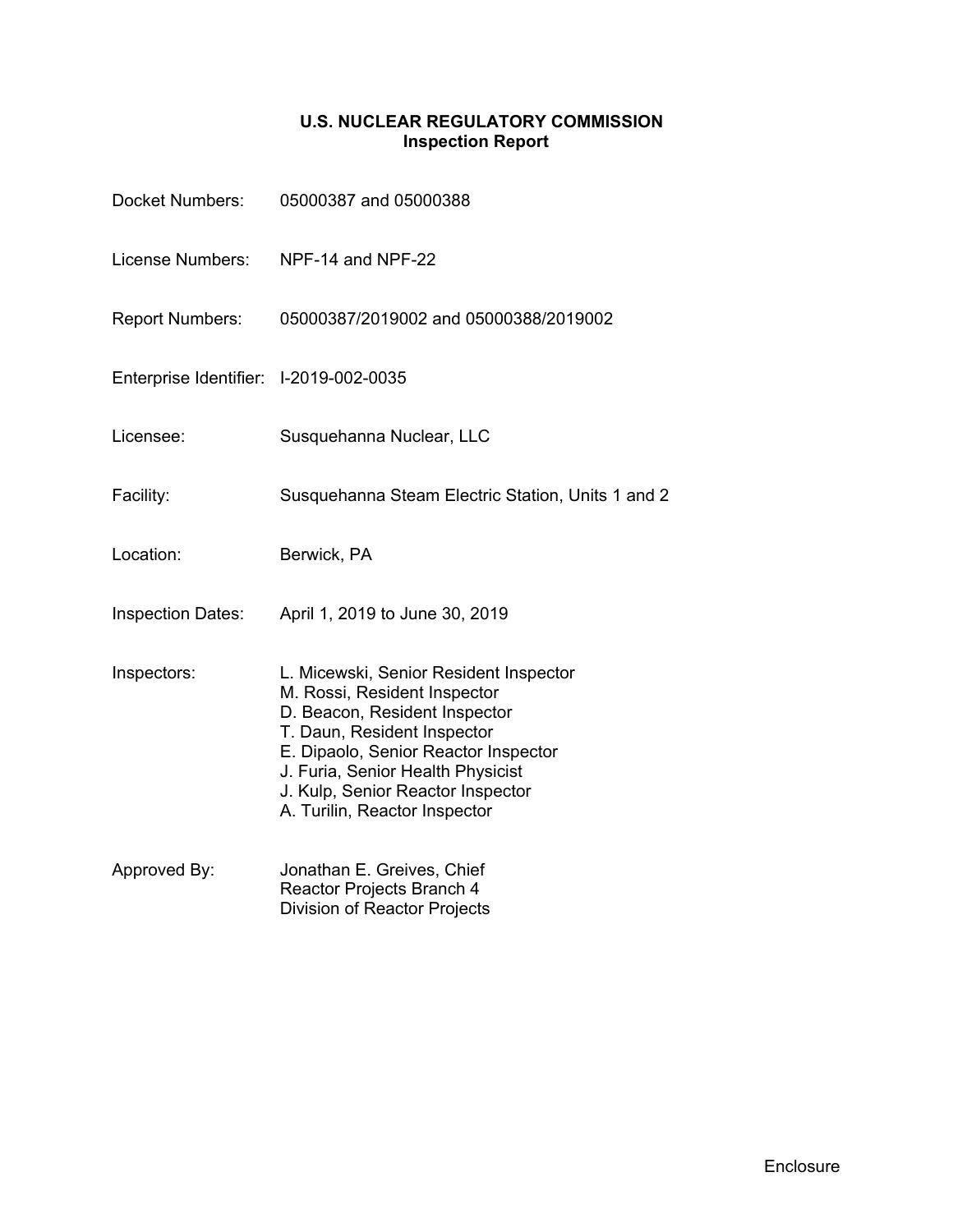### **SUMMARY**

The U.S. Nuclear Regulatory Commission (NRC) continued monitoring the licensee's performance by conducting an integrated inspection at Susquehanna Steam Electric Station, Units 1 and 2 in accordance with the Reactor Oversight Process. The Reactor Oversight Process is the NRC's program for overseeing the safe operation of commercial nuclear power reactors. Refer to https://www.nrc.gov/reactors/operating/oversight.html for more information.

### **List of Findings and Violations**

No findings or violations of more than minor significance were identified.

## **Additional Tracking Items**

None.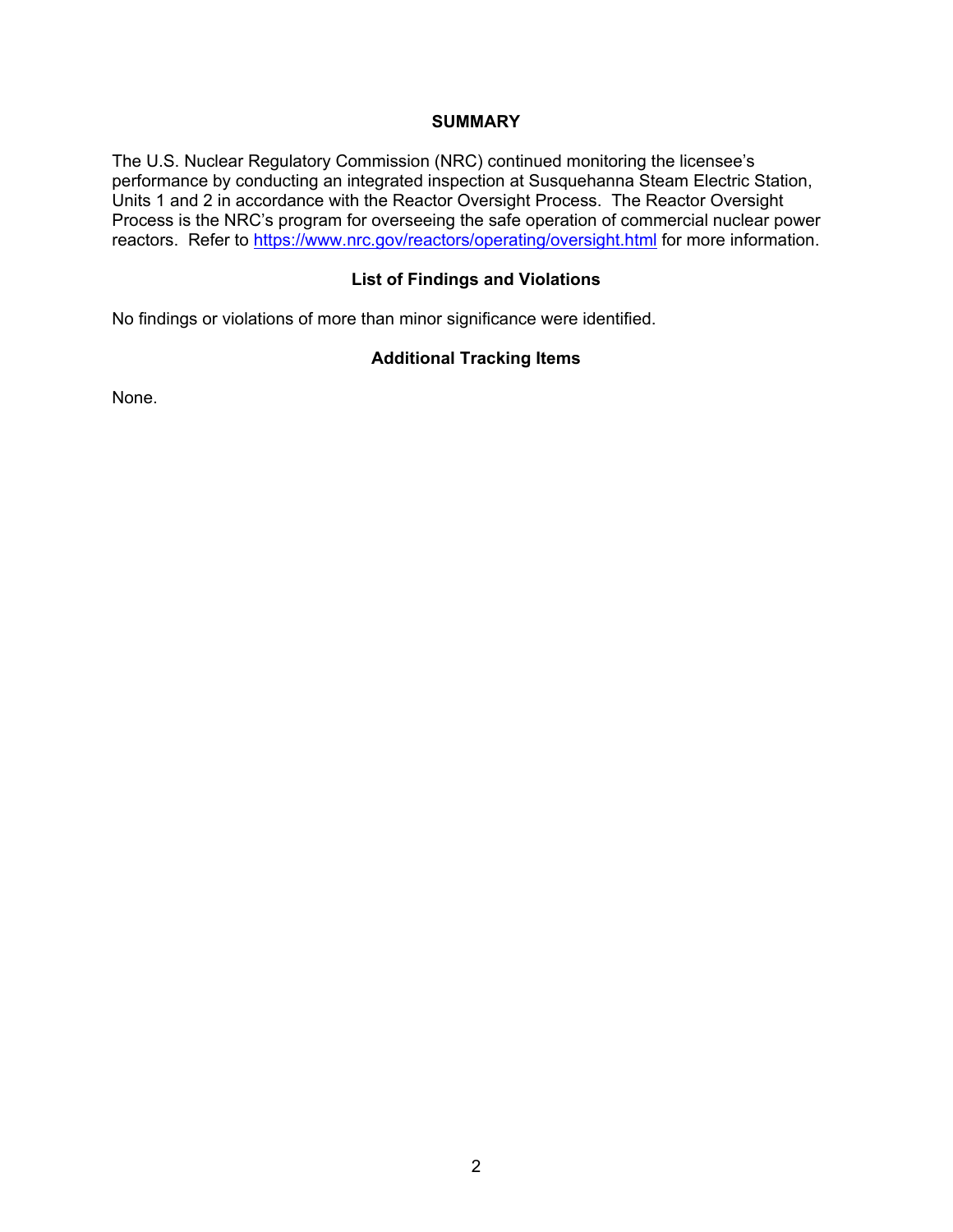## **PLANT STATUS**

Unit 1 began the inspection period at 100 percent power. On May 1, 2019, operators reduced power to approximately 80 percent for a control rod pattern adjustment, condenser waterbox cleaning, and scram time testing. Operators returned the unit to 100 percent on May 4, 2019. On May 22, 2019, operators reduced power to approximately 78 percent after a loss of power to a breaker for a 480-volt motor control center (MCC) caused the unit to enter Technical Specification Limiting Condition for Operation (LCO) 3.0.3, which required a shutdown to Mode 3 within 12 hours. Operators commenced the shutdown, however exited LCO 3.0.3 after restoring power to the affected MCC, when the unit was at about 78 percent. Operators returned the unit to 100 percent power later that same day. On May 31, 2019, operators reduced power to approximately 66 percent to perform a control rod sequence exchange. Operators returned the unit to 100 percent on June 2, 2019, and remained at or near 100 percent power for the remainder of the inspection period.

Unit 2 began the inspection period shutdown in Mode 5 for a planned refueling outage. Following the completion of refueling and maintenance activities, operators commenced a reactor startup on April 20, 2019, and achieved full power on April 30, 2019. On May 6, 2019, a recirculation pump rundown was automatically initiated following an electrical fault that tripped reactor building cooling water and chillers. The rundown reduced power to 78 percent. Operators subsequently reduced power to approximately 70 percent to stay within rod line operating limits. Following repairs and restoration from the electrical fault, operators returned the unit to 100 percent on May 7, 2019. On May 22, 2019, operators reduced power to approximately 79 percent after a loss of power to a breaker for a 480-volt MCC caused the unit to enter Technical Specification LCO 3.0.3, which required a shutdown to Mode 3 within 12 hours. Operators commenced the shutdown, however exited LCO 3.0.3 after restoring power to the affected MCC, when the unit was at about 79 percent. Operators returned the unit to 100 percent power later that same day. On June 28, 2019, operators reduced power to approximately 57 percent to perform a control rod sequence exchange. Operators returned the unit to 100 percent on June 30, 2019, and remained at or near 100 percent power for the remainder of the inspection period.

## **INSPECTION SCOPES**

Inspections were conducted using the appropriate portions of the inspection procedures (IPs) in effect at the beginning of the inspection unless otherwise noted. Currently approved IPs with their attached revision histories are located on the public website at http://www.nrc.gov/readingrm/doc-collections/insp-manual/inspection-procedure/index.html. Samples were declared complete when the IP requirements most appropriate to the inspection activity were met consistent with Inspection Manual Chapter (IMC) 2515, "Light-Water Reactor Inspection Program - Operations Phase." The inspectors performed plant status activities described in IMC 2515, Appendix D, "Plant Status," and conducted routine reviews using IP 71152, "Problem Identification and Resolution." The inspectors reviewed selected procedures and records, observed activities, and interviewed personnel to assess licensee performance and compliance with Commission rules and regulations, license conditions, site procedures, and standards.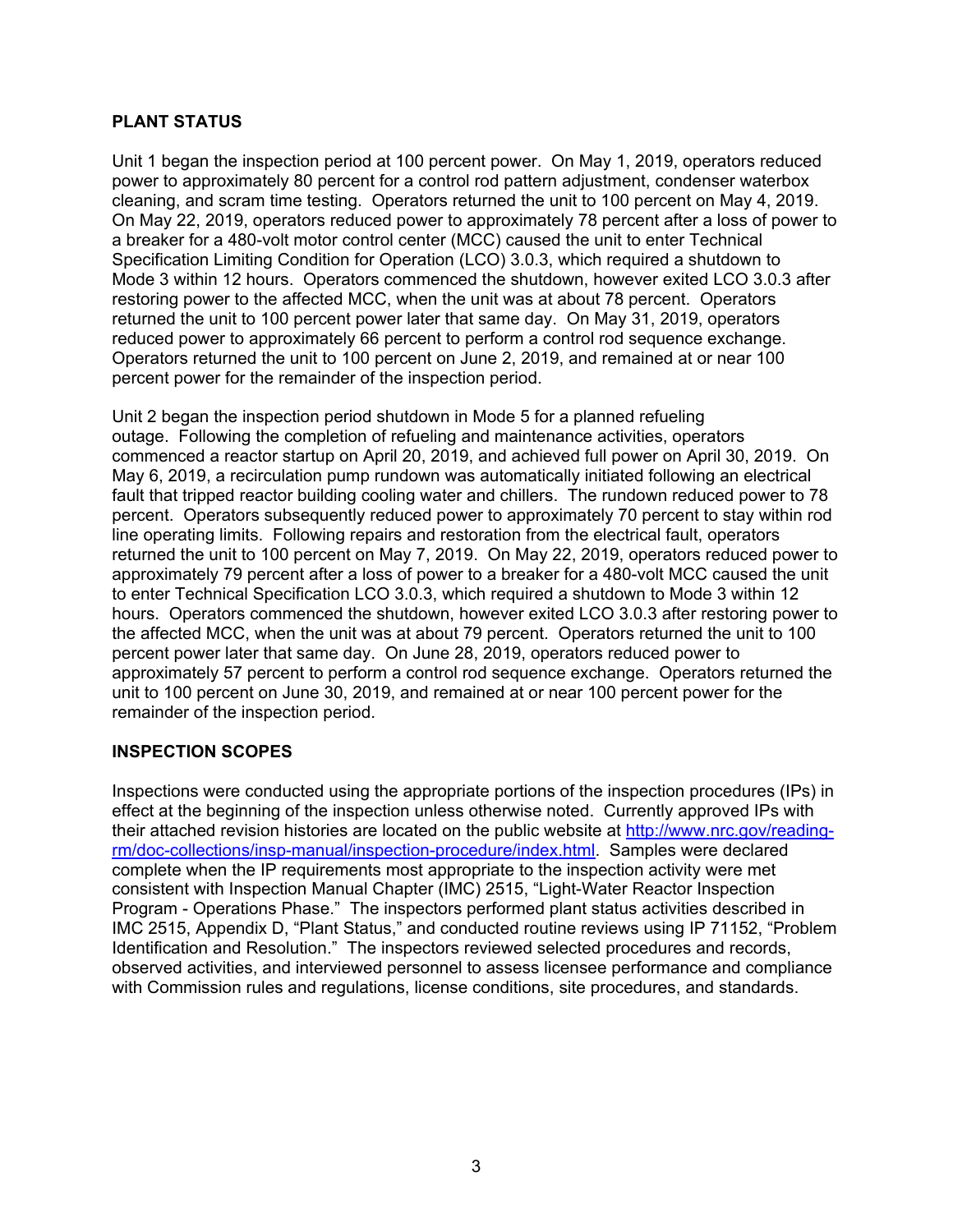## **REACTOR SAFETY**

## 71111.01 - Adverse Weather Protection

### Summer Readiness Sample (IP Section 03.01) (1 Sample)

(1) The inspectors evaluated summer readiness of offsite and alternate alternating current power systems on May 30, 2019.

### 71111.04 - Equipment Alignment

### Partial Walkdown Sample (IP Section 03.01) (4 Samples)

The inspectors evaluated system configurations during partial walkdowns of the following systems/trains:

- (1) Unit 2, core spray prior to division swap on April 4, 2019
- (2) Unit 2, snubbers inside containment on April 16, 2019
- (3) Unit 1 and Unit 2, spent fuel pool cooling during Unit 2 residual heat removal (RHR) common system outage window on April 22, 2019
- (4) Unit 1, standby liquid control quarterly flow surveillance on April 23, 2019

### 71111.04S - Equipment Alignment

### Complete Walkdown Sample (IP Section 03.02) (1 Sample)

(1) The inspectors evaluated system configurations during a complete walkdown of the Unit 2 high pressure injection system on April 9, 2019.

## 71111.05A - Fire Protection (Annual)

#### Annual Inspection (IP Section 03.02) (1 Sample)

(1) The inspectors evaluated fire brigade performance on May 23, 2019.

#### 71111.05Q - Fire Protection

#### Quarterly Inspection (IP Section 03.01) (5 Samples)

The inspectors evaluated fire protection program implementation in the following selected areas:

- (1) Unit 1, division 2, 250V and 125V battery rooms (fire zones 0-28M, 0-28N, 0-28J) on April 3, 2019
- (2) Unit 2, equipment access area elevation 683' (fire zone 2-3C) on April 16, 2019
- (3) Unit Common, 'E' emergency diesel generator (EDG) while swapped in during air compressor upgrades (fire zone 0-41E) on June 5, 2019
- (4) Unit 2, load center and switchgear rooms (fire zones 2-4C/D and 2-5F/G) on June 17, 2019
- (5) Unit 1, low pressure coolant injection equipment elevation 645' (fire zones 1- 1B/D/E/F) on June 19, 2019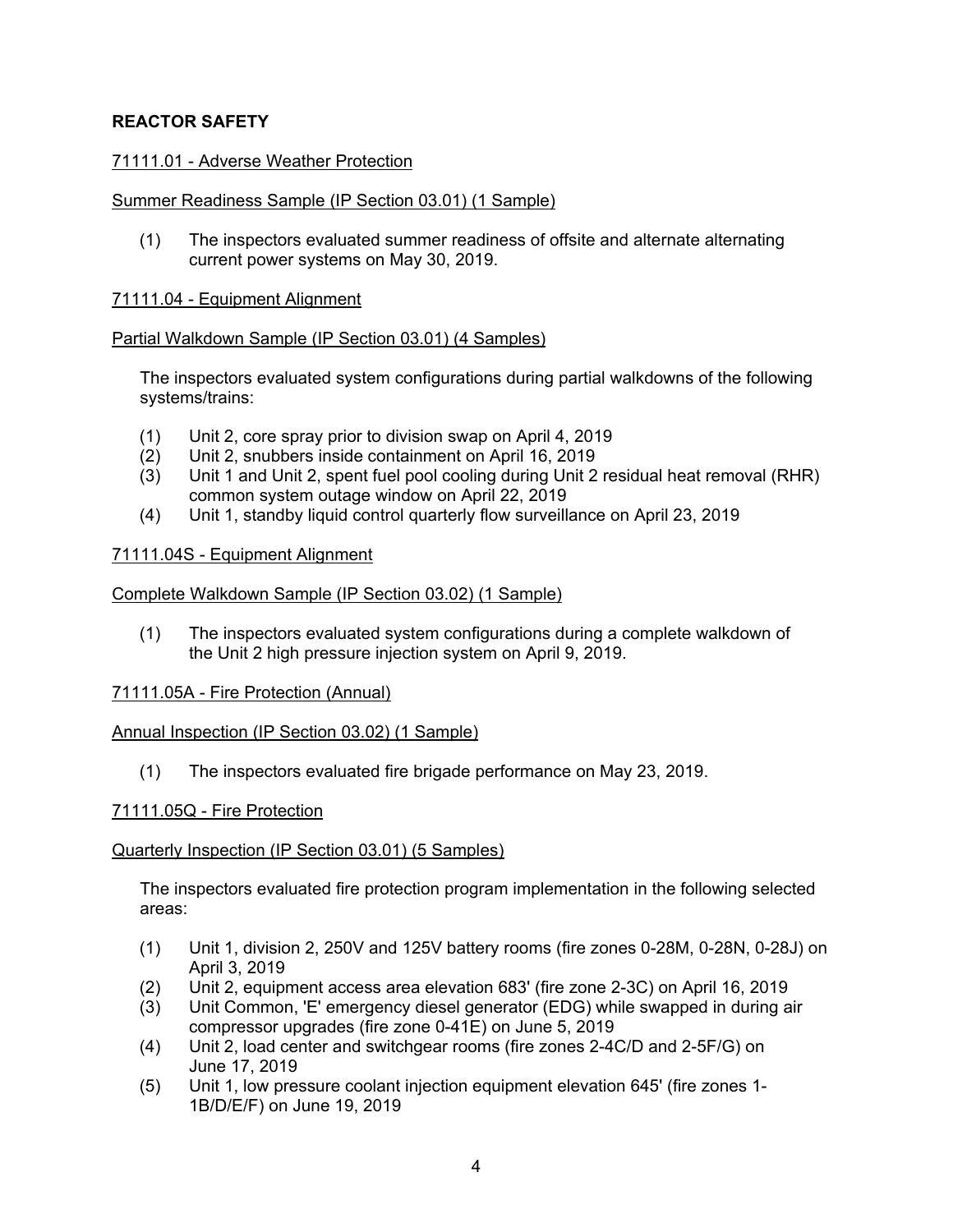## 71111.06 - Flood Protection Measures

## Inspection Activities - Internal Flooding (IP Section 02.02a.) (1 Sample)

The inspectors evaluated internal flooding mitigation protections in the:

(1) Unit 2, division 1 RHR room while aligned for shutdown cooling while flood doors obstructed on April 8, 2019

## 71111.07A - Heat Sink Performance

## Annual Review (IP Section 02.01) (1 Sample)

The inspectors evaluated readiness and performance of:

(1) Unit 2, division 2 RHR heat exchanger on April 22, 2019

## 71111.08G - Inservice Inspection Activities (BWR)

BWR Inservice Inspection Activities Sample - Nondestructive Examination and Welding Activities (IP Section 03.01) (1 Sample)

(1) The inspectors verified that the reactor coolant system (RCS) boundary, reactor vessel internals, risk-significant piping system boundaries, and containment boundary are appropriately monitored for degradation and that repairs and replacements were appropriately fabricated, examined, and accepted by reviewing the following activities during the Susquehanna Unit 2 2R19 refueling outage from April 1, 2019, to April 5, 2019:

03.01.a - Nondestructive Examination and Welding Activities

1. Manual encoded phased array ultrasonic examination of standby liquid control system weld (SPDCA239-1 W3) for license renewal commitment to examination small bore piping welds

2. Ultrasonic examination of reactor vessel bottom head meridional weld "DC"

3. Magnetic particle examination of high pressure coolant Injection piping support weld (HBB2081-HW-1)

- 4. Visual examination (VT-1) of N2B jet pump riser support weld "A"
- 5. Visual examination (EVT-1) of core shroud horizontal weld "H4"

6. ASME IWE visual examination of drywell liner and penetrations elevation 738'- 752'

## 71111.11Q - Licensed Operator Requalification Program and Licensed Operator Performance

## Licensed Operator Performance in the Actual Plant/Main Control Room (IP Section 03.01) (1 Sample)

(1) The inspectors observed and evaluated licensed operator performance in the Control Room during reactor startup operations on April 20, 2019.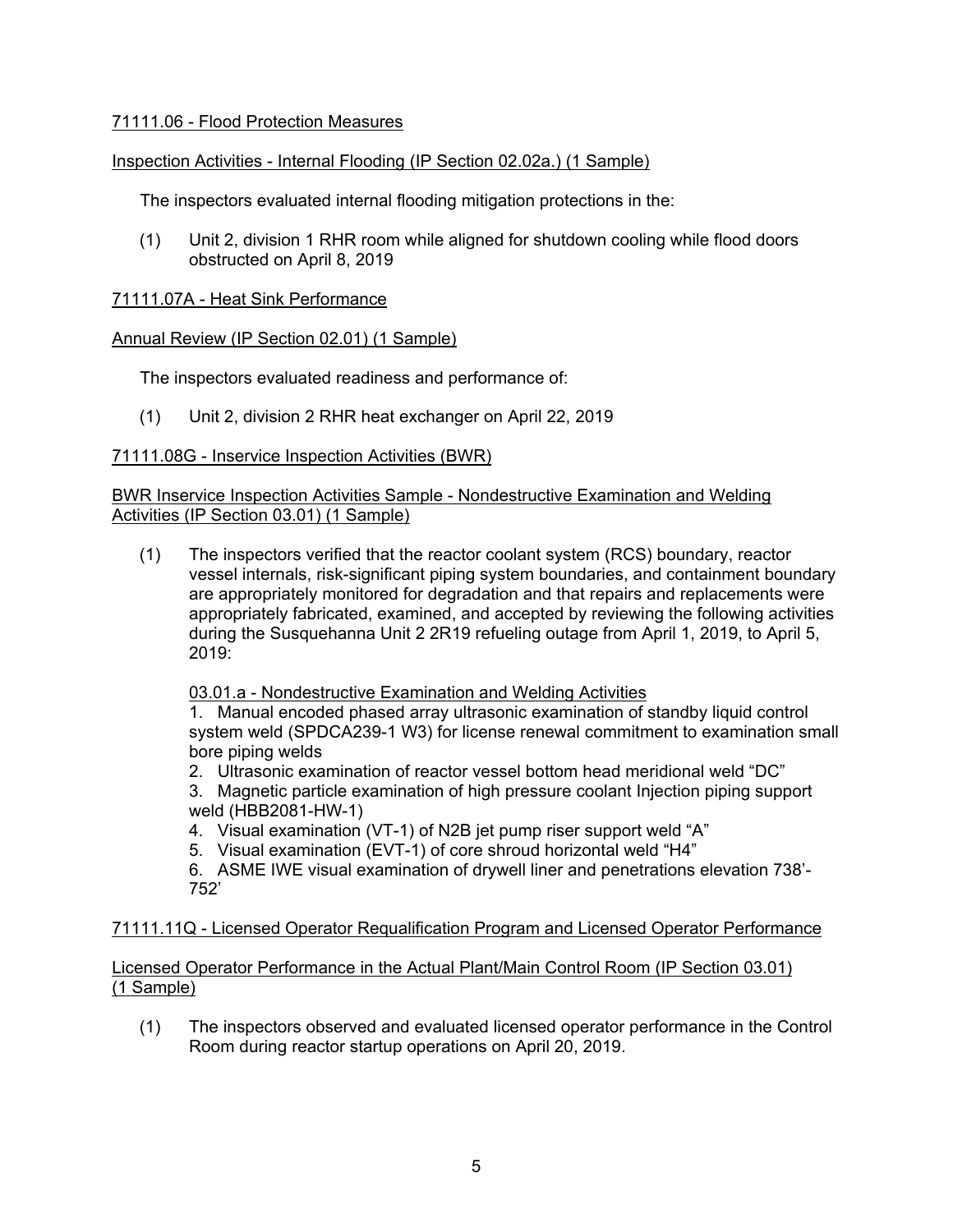## Licensed Operator Requalification Training/Examinations (IP Section 03.02) (1 Sample)

(1) The inspectors observed and evaluated a simulation of a seismic event resulting in multiple system failures on May 23, 2019.

## 71111.12 - Maintenance Effectiveness

## Routine Maintenance Effectiveness Inspection (IP Section 02.01) (1 Sample)

The inspectors evaluated the effectiveness of routine maintenance activities associated with the following equipment and/or safety significant functions:

(1) Unit 2, reactor pressure vessel/pressure boundary flow accelerated corrosion program on April 15, 2019

## 71111.13 - Maintenance Risk Assessments and Emergent Work Control

### Risk Assessment and Management Sample (IP Section 03.01) (4 Samples)

The inspectors evaluated the risk assessments for the following planned and emergent work activities:

- (1) Unit 2, spent fuel pool cooling system during common shutdown cooling work window on April 10, 2019
- (2) Unit Common, yellow risk during 'B' emergency service water outage on May 21, 2019
- (3) Unit Common, elevated risk while 'C' and 'E' EDG inoperable on June 7, 2019
- (4) Unit 1, breaker 1B22023 swap at power on June 11, 2019

#### 71111.15 - Operability Determinations and Functionality Assessments

Operability Determination or Functionality Assessment (IP Section 02.02) (4 Samples)

The inspectors evaluated the following operability determinations and functionality assessments:

- (1) Unit 2, 250 VDC molded case circuit breaker failure on April 10, 2019
- (2) Unit 2, high pressure injection snubber inoperable due to missing parts on May 13, 2019
- (3) Units 1 and 2, ACT-01-CR-2019-07154, MCC 0B136 prompt operability determination, dated May 24, 2019
- (4) Unit 2, local power range monitor connection swapped 48-33 B/D on June 11, 2019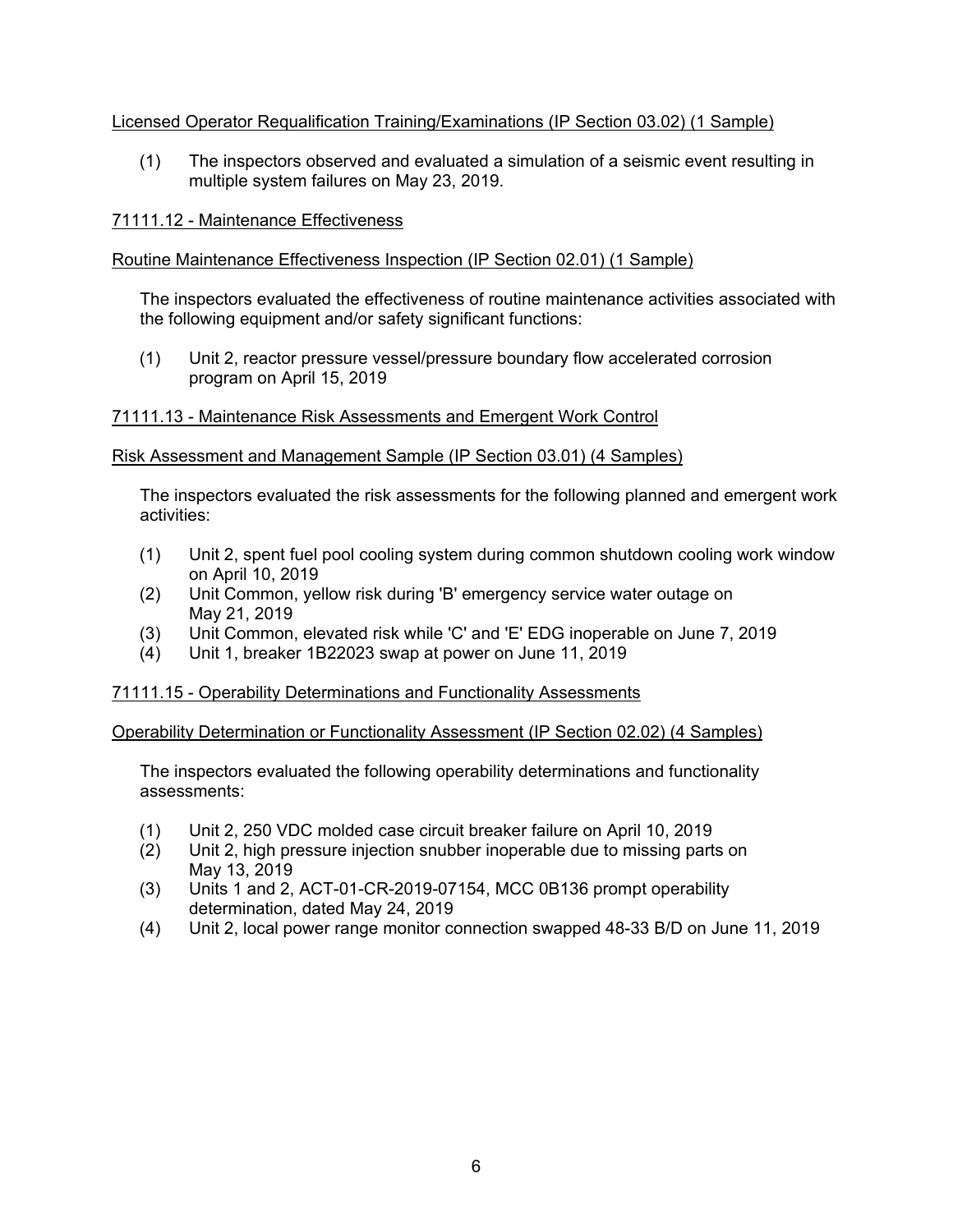## 71111.18 - Plant Modifications

## Temporary Modifications and/or Permanent Modifications (IP Section 03.01 and/or 03.02) (2 Samples)

The inspectors evaluated the following temporary or permanent modifications:

- (1) Unit 2, EC 2203222, replace obsolete Mallory M200 PK potentiometer with Bourns 3400S-1-201L on April 10, 2019
- (2) Unit Common, 'D' EDG starting air compressor modification on May 13, 2019

## 71111.19 - Post Maintenance Testing

## Post Maintenance Test Sample (IP Section 03.01) (10 Samples)

The inspectors evaluated the following post maintenance tests:

- (1) Unit 2, division 2 RHR following maintenance during refueling outage on April 4, 2019
- (2) Unit 2, 125V battery charger 2D633 following maintenance and installation of engineering change on April 9, 2019
- (3) Unit 2, 125VDC molded case circuit breaker 2D614 on April 11, 2019
- (4) Unit 2, snubber replacement inside containment on April 16, 2019
- (5) Unit 2, reactor vessel leak check on April 18, 2019
- (6) Unit 2, safety relief valve replacement on April 18, 2019
- (7) Unit Common, HS-0041B synchroscope selector switch replacement on April 20, 2019
- (8) Unit 2, reactor core isolation cooling 150# test on April 20, 2019
- (9) Unit 2, high pressure coolant injection exhaust vacuum breaker checked on May 3, 2019
- (10) Unit Common, 'B' emergency system water discharge isolation and check valve repair on May 22, 2019

## 71111.20 - Refueling and Other Outage Activities

## Refueling/Other Outage Sample (IP Section 03.01) (1 Sample)

(1) The inspectors evaluated Unit 2 refueling outage 2R19 activities from April 1, 2019, to April 20, 2019.

## 71111.22 - Surveillance Testing

The inspectors evaluated the following surveillance tests:

## Containment Isolation Valve Testing (IP Section 03.01) (1 Sample)

(1) Unit 2, main steam isolation valve 28 D test after maintenance on May 3, 2019

## Inservice Testing (IP Section 03.01) (1 Sample)

(1) Unit 1, standby liquid control quarterly flow surveillance on April 23, 2019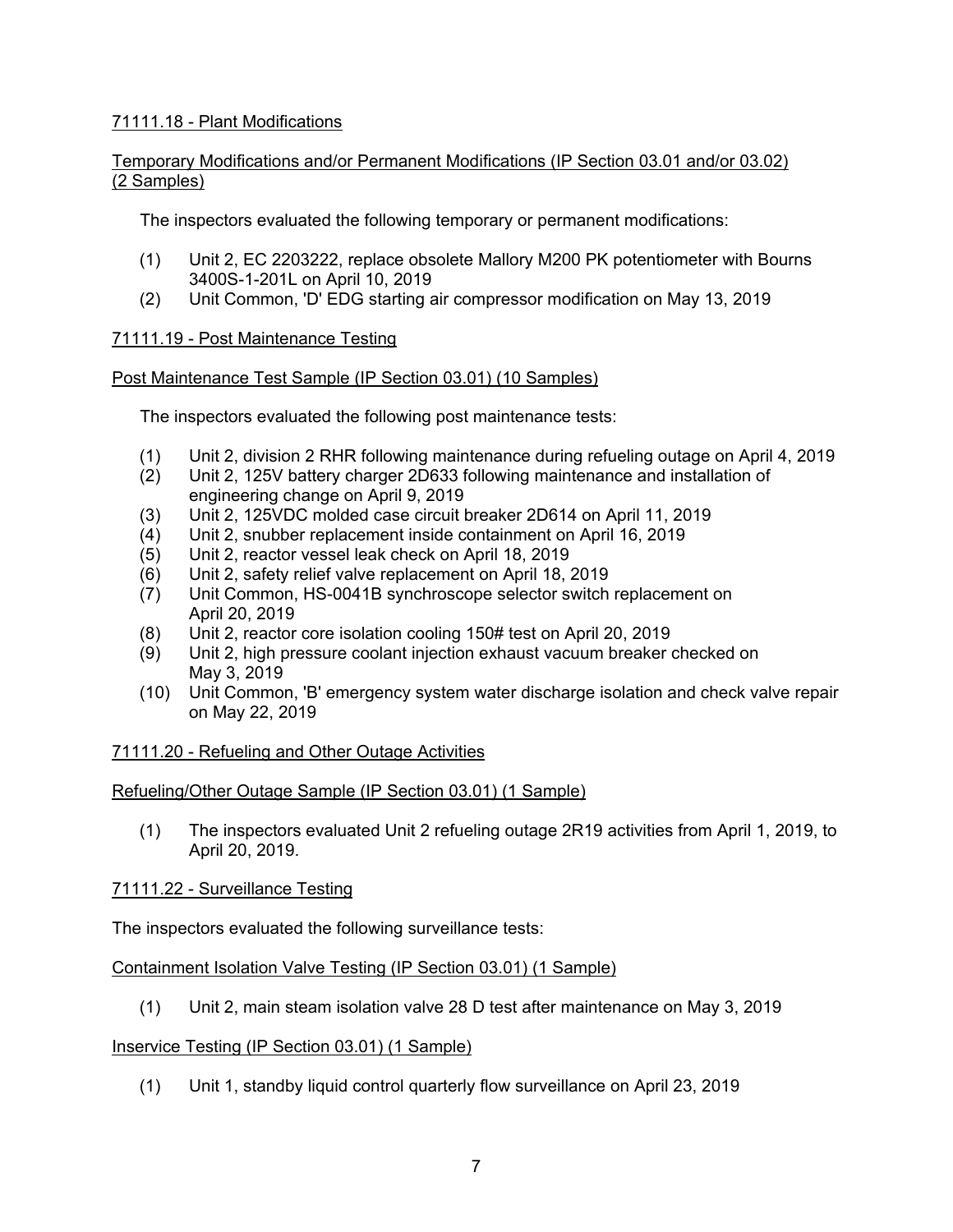## Surveillance Tests (other) (IP Section 03.01) (3 Samples)

- (1) Unit 2, division 2 automatic depressurization system logic system functional test on April 16, 2019
- (2) Unit 2, RCS pressure test on April 18, 2019
- (3) Unit Common, 'A' EDG analyzer run on April 29, 2019

## **RADIATION SAFETY**

## 71124.01 - Radiological Hazard Assessment and Exposure Controls

### Instructions to Workers (IP Section 02.02) (1 Sample)

The inspectors evaluated instructions to workers, including radiation work permits, used to access high radiation areas.

(1) The inspectors reviewed high radiation area work permit controls and use; and observed containers of radioactive materials and assessed whether the containers were labeled and controlled in accordance with requirements.

### Radiological Hazards Control and Work Coverage (IP Section 02.04) (1 Sample)

The inspectors evaluated in-plant radiological conditions during facility walkdowns and observation of radiological work activities.

(1) The inspectors evaluated in-plant radiological conditions and performed independent radiation measurements during facility walkdowns and observation of radiological work activities. The inspectors examined the physical controls for selected high radiation areas, locked high radiation areas, and very high radiation areas to verify conformance with the occupational performance indicator.

## High Radiation Area and Very High Radiation Area Controls (IP Section 02.05) (1 Sample)

(1) The inspectors reviewed the procedures and controls for high radiation areas, very high radiation areas, and radiological transient areas in the plant.

### Radiation Worker Performance and Radiation Protection Technician Proficiency (IP Section 02.06) (1 Sample)

(1) The inspectors evaluated radiation worker performance with respect to radiation protection work requirements. The inspectors evaluated radiation protection technicians in performance of radiation surveys and in providing radiological job coverage.

## 71124.02 - Occupational ALARA Planning and Controls

## Implementation of ALARA and Radiological Work Controls (IP Section 02.03) (1 Sample)

The inspectors reviewed as low as reasonably achievable practices and radiological work controls.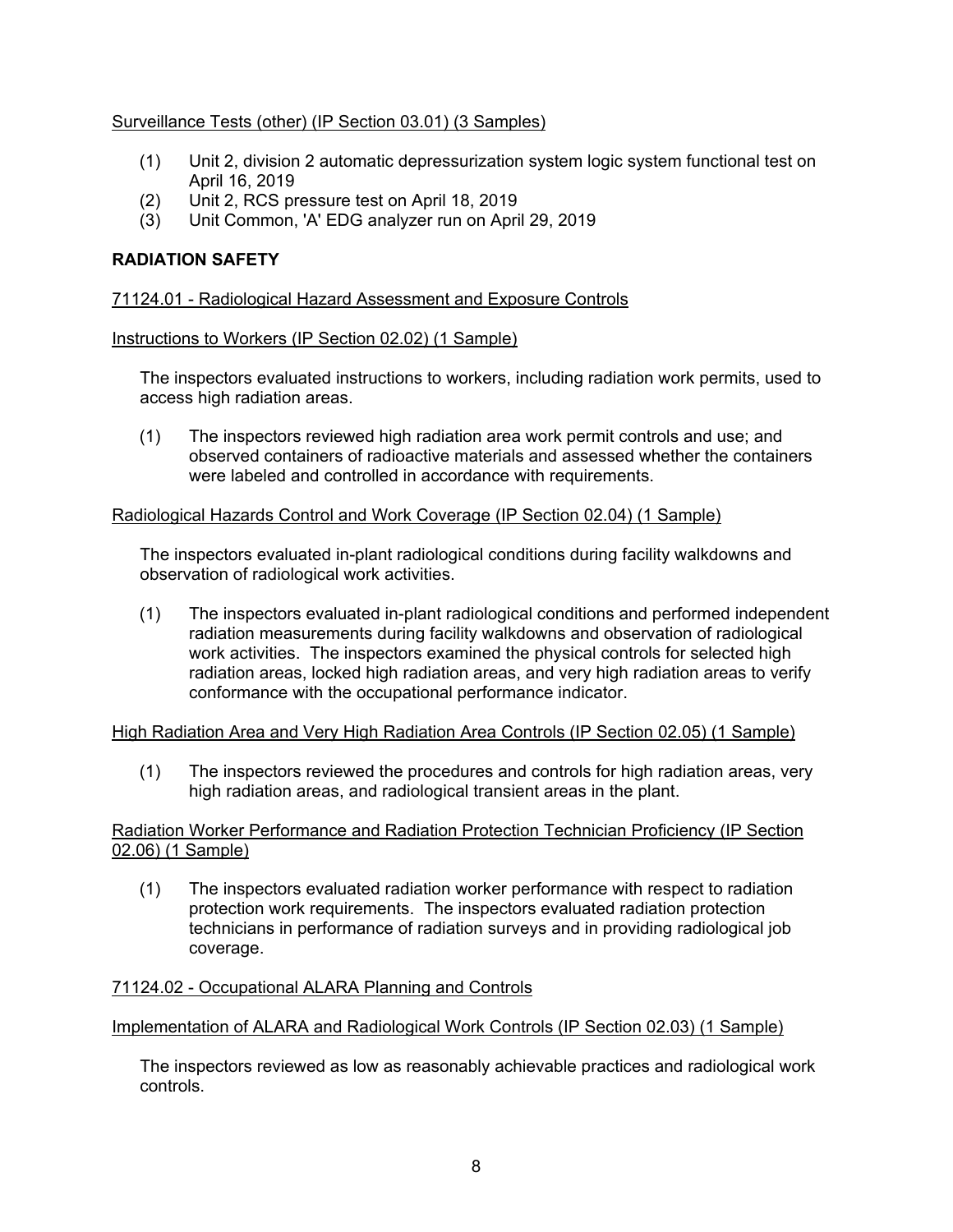(1) The inspectors reviewed radiological work controls and as low as reasonably achievable (ALARA) practices during the observation of in-plant work activities. The inspectors reviewed the results achieved against the intended ALARA estimates to confirm adequate implementation and oversight of radiological work controls.

### 71124.07 - Radiological Environmental Monitoring Program

#### Groundwater Protection Initiative Implementation (IP Section 02.02) (1 Sample)

(1) The inspectors reviewed: groundwater monitoring results; changes to the Groundwater Protection Initiative program since the last inspection; anomalous results or missed groundwater samples; leakage or spill events including entries made into the decommissioning files (10 CFR 50.75(g)); evaluations of surface water discharges; and evaluation of any positive groundwater sample results including appropriate stakeholder notifications and effluent reporting requirements.

#### Site Inspection (IP Section 02.01) (1 Sample)

The inspectors evaluated the radiological environmental monitoring program implementation.

(1) The inspectors walked down various thermoluminescent dosimeter and air and water sampling locations and reviewed associated calibration and maintenance records. The inspectors observed the sampling of various environmental media as specified in the Offsite Dose Calculation Manual. The inspectors reviewed the groundwater monitoring program as it applies to selected potential leaking structures, systems, and components; and 10 CFR 50.75(g) records of leaks, spills, and remediation since the previous inspection.

## **OTHER ACTIVITIES – BASELINE**

#### 71151 - Performance Indicator Verification

The inspectors verified licensee performance indicator submittals listed below:

BI01: RCS Specific Activity Sample (IP Section 02.10) (2 Samples)

- (1) Unit 1 (January 1, 2018 December 31, 2018)
- (2) Unit 2 (January 1, 2018 December 31, 2018)

BI02: RCS Leak Rate Sample (IP Section 02.11) (2 Samples)

- (1) Unit 1 (January 1, 2018 December 31, 2018)
- (2) Unit 2 (January 1, 2018 December 31, 2018)

### 71152 - Problem Identification and Resolution

#### Annual Follow-up of Selected Issues (IP Section 02.03) (3 Samples)

The inspectors reviewed the licensee's implementation of its corrective action program (CAP) related to the following issues: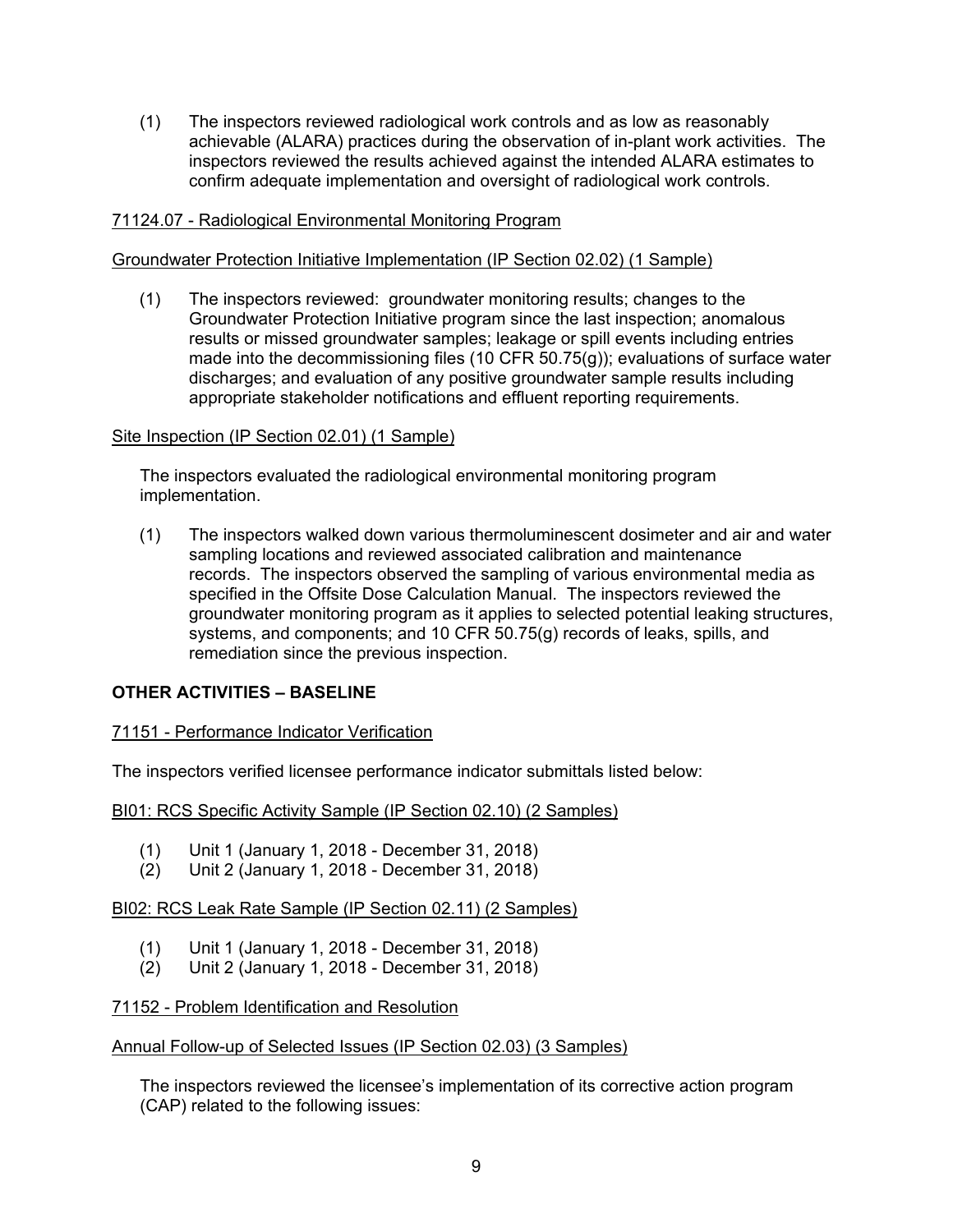- (1) Essential service water (ESW) piping erosion
- (2) Non-Cited Violation (NCV) 05000387; 05000388/2018001-01, Failure to Proper Testing of 125VDC Molded Case Circuit Breakers to Confirm their Design Adequacy Long-Term
- (3) Compensatory measures associated with fire barrier impairments

### Semiannual Trend Review (IP Section 02.02) (1 Sample)

(1) The inspectors reviewed Susquehanna's CAP for trends that might be indicative of a more significant safety issue.

## **INSPECTION RESULTS**

Observation: Annual Follow-Up of Selected Issues- Essential service water (ESW) piping erosion CR-2017-13423 71152 The inspectors reviewed Susquehanna's evaluation and corrective actions to address corrosion of safety-related ESW piping located in vault VA021 as documented in CR 2017- 13423. Susquehanna staff performed a causal evaluation and determined the corrosion was a result of original construction pipe wrap failure and standing water in the vault. Susquehanna staff performed an extent of condition evaluation which included all other vaulted ESW piping. The extent of condition identified similar but less extensive pipe wrap degradation and piping corrosion in vaults VA022 to VA026. Susquehanna staff implemented or scheduled corrective actions to drain the vaults and repair the degraded areas of the pipe wrap. Additionally, the inspectors determined that Susquehanna staff conducted an extent of cause evaluation and determined that the water intrusion resulted from rain water permeating the original deteriorated vault lid gasket. Susquehanna staff developed and implemented corrective actions to prevent rain water intrusion into the vaults. The corrective actions included assessing the vault lid gasket condition after each opening as well as caulking around the vault lid after the vault is closed. Furthermore the inspectors determined that corrective actions are scheduled to evaluate the inner and outer surface condition of the portion of the pipe that is embedded in the ground with non-destructive inspection methods to determine whether the water is intruding into the vaults from the ground. Corrective actions to eliminate standing water in safety-related vaults, which include installation of automatic sump pumps, have also been implemented or scheduled. Additionally, as part of their Inservice Inspection program, Susquehanna staff initiated periodic inspections of the vaults to monitor the piping condition and effectiveness of the implemented corrective actions. Inspectors reviewed Susquehanna's evaluation and implemented and scheduled corrective actions and did not identify any issues of concern. The inspectors determined that Susquehanna's corrective actions involving extent of condition review, extent of cause, subsequent cleaning and repair of the pipe coating, installation of the automatic sump pumps in the vaults, and periodic vault inspections by the in-service inspection program were commensurate with the safety significance of the issue.

| Observation: Annual Follow-Up of Selected Issues- Failure to Conduct Proper             | 71152 |
|-----------------------------------------------------------------------------------------|-------|
| Testing of 125VDC Molded Case Circuit Breakers (MCCBs) to Confirm their                 |       |
| Design Adequacy Long Term                                                               |       |
| The inspectors performed an in-depth review of Susquehanna's evaluations and corrective |       |
| actions associated with NCV 05000387; 05000388/2018001-01 (ADAMS Accession No.          |       |
| ML18241A044) for failing to adequately exercise and test safety-related 125 VDC         |       |
| MCCBs. Issues related to verifying the adequacy of the design for 125VDC MCCBs were     |       |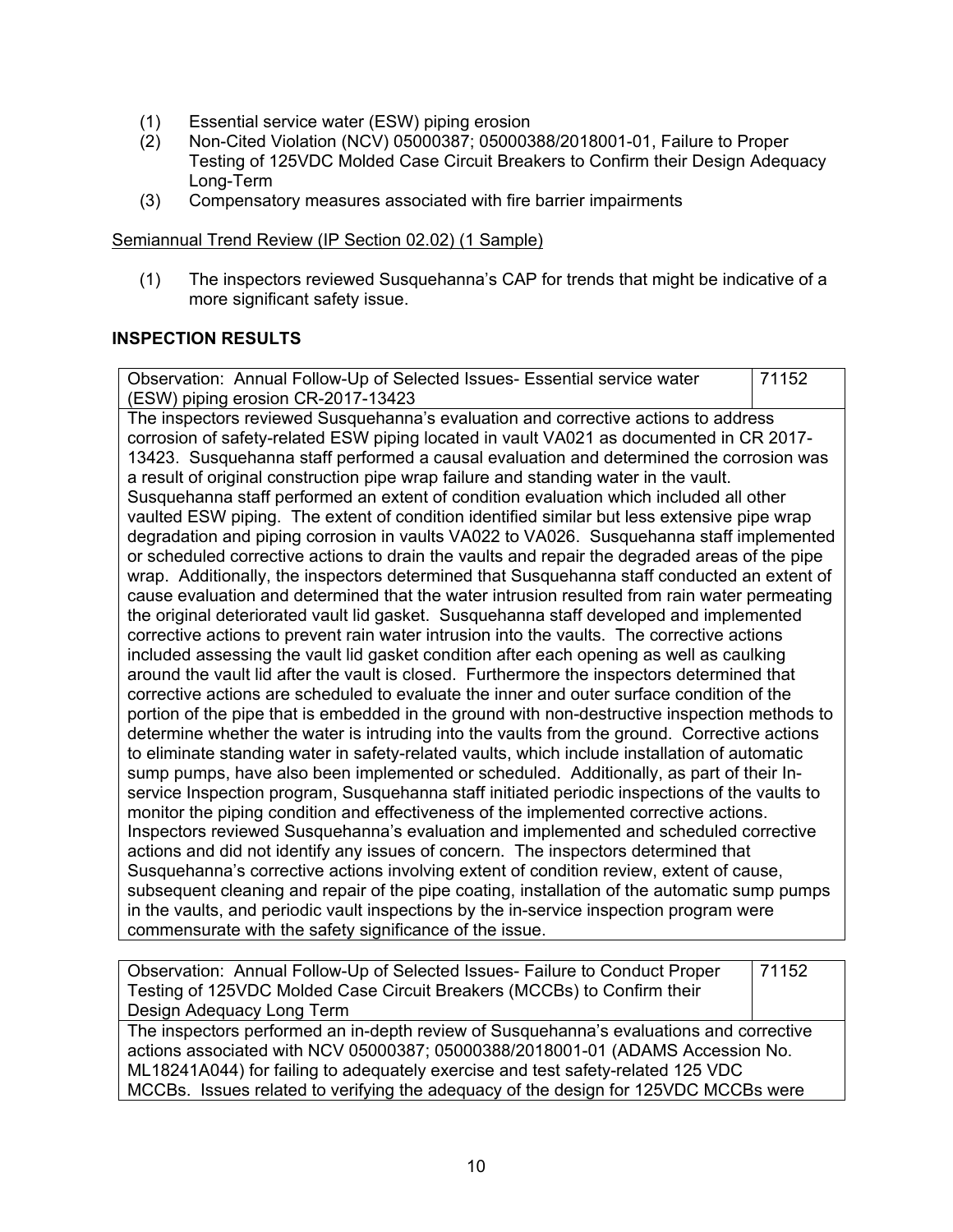previous identified in NCV 05000387; 05000388/2013010-01 (ADAMS Accession No. ML13275A074), and in a licensee-identified violation documented in NRC Inspection Report 05000387; 05000388/2016007 (ADAMS Accession No. ML16328A097) for failure to implement corrective actions to establish a preventive maintenance program for MCCBs associated with containment penetration conductors.

The inspectors performed a review of Susquehanna's corrective action to address the adequacy of testing 125VDC MCCBs as documented in condition report (CR)-2018-09952, CR-2018-11415, and other related CRs. The inspectors verified that Susquehanna properly evaluated the issue and performed or planned appropriate corrective actions. The inspectors verified that Susquehanna conducted adequate testing of the Unit 2 125VDC MCCBs associated with containment penetration conductors during the Spring 2019 refueling outage and planned to complete similar testing during the next Unit 1 refueling outage.

The inspectors observed incomplete documentation of actions performed and/or planned to correct the issue within individual CAP documents. For example, the population of 125VDC MCCBs associated with containment penetration conductors had to be re-verified by engineering and actual work orders performed during the Unit 2 refueling outage had to be reviewed by the inspectors to conclude that Susquehanna's actions were adequate. These issues were determined to be minor because the appropriate population of 125VDC MCCBs associated with containment penetration conductors was subsequently verified, all the associated MCCBs on Unit 2 were tested during the Spring 2019 refueling outage, and all the associate MCCBs on Unit 1 were planned to be tested during the next scheduled refueling outage.

Observation: Annual Follow-Up of Selected Issues– Alternate Compensatory Measures for Firewatches Associated with High Radiation Areas 71152

The inspectors performed a review of Susquehanna's corrective action to address the adequacy of compensatory measures documented in CR-2019-00739, CR-2019-03992, and other related CRs. The inspectors verified that Susquehanna properly evaluated the issue and performed or planned appropriate corrective actions. The inspectors verified that Susquehanna implemented appropriate corrective actions to perform a fire hazards analysis prior to authorizing alternate compensatory actions to ensure an adequate level of fire protection is maintained when fire impairments are identified in high radiation areas.

The inspectors identified that Susquehanna's fire protection procedure, NDAP-QA-0443, allowed for an hourly firewatch to check around the fire door for smoke and to touch the door to verify no heat was present. After the inspectors questioned whether this practice was evaluated as an alternate compensatory action, Susquehanna initiated CR-2019-03992 and determined that this practice required an area-specific engineering evaluation to ensure an adequate level of fire protection is maintained.

While the ability of procedurally allowing an alternate compensatory action existed for greater than ten years, the inspectors were only able to identify the one instance described in CR-2019-00739 where the practice was used. Additionally, the station performed an engineering analysis for the affected fire zone as part of their past operability process and determined that the alternate compensatory action provided an adequate level of fire protection. Though this evaluation was done after the alternate compensatory action was established, the inspectors determined this conclusion was reasonable.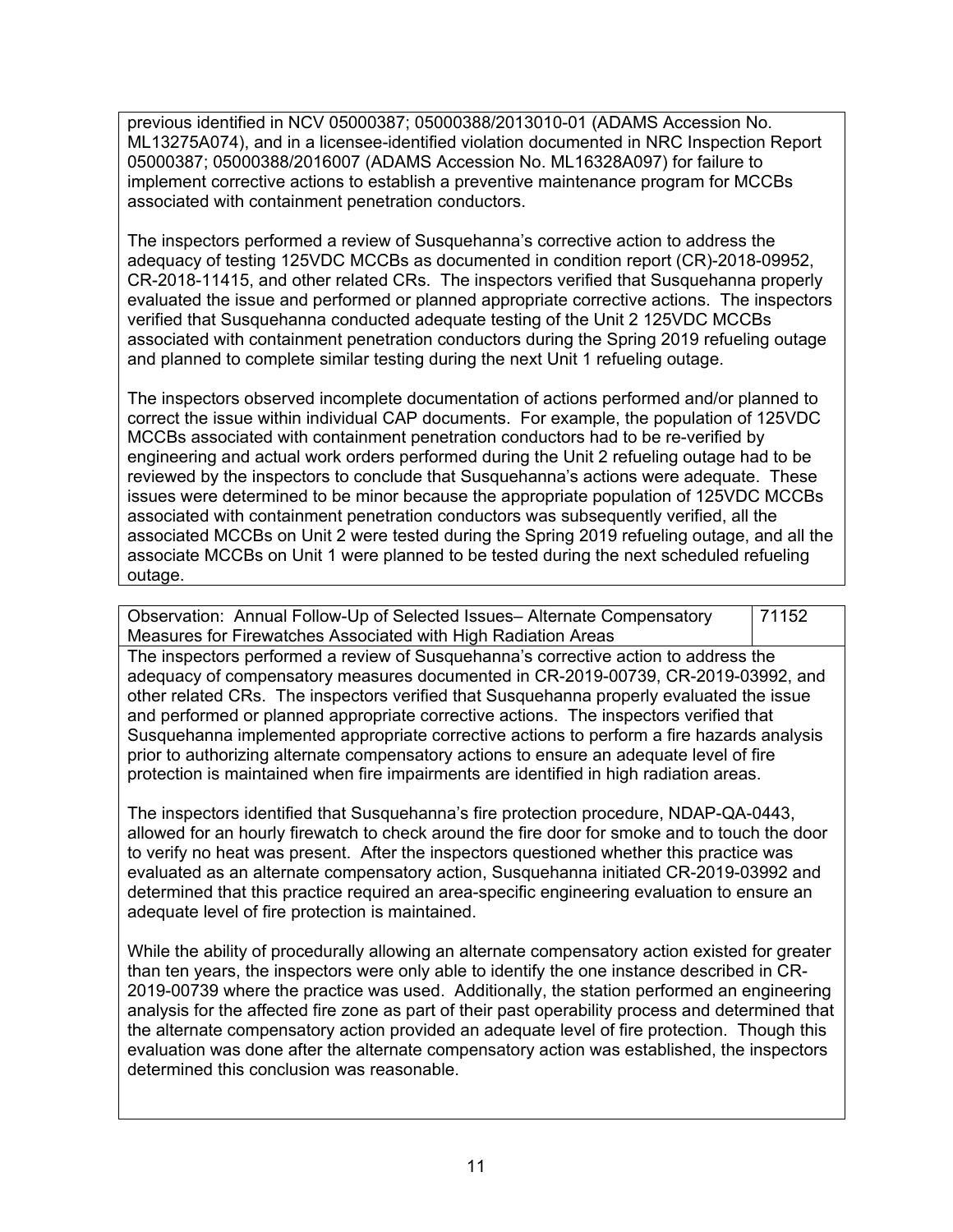The immediate and planned corrective actions are appropriate to ensure that an engineering evaluation in the form of a zone-specific fire hazard analysis is performed prior to implementing alternate compensatory actions. While other methods such as installing portable camera(s) could enable the required firewatch actions to be accomplished, the inspectors acknowledged that other factors such as radiation dose concerns must be considered and that establishing an alternate compensatory action following an engineering evaluation can provide for an adequate level of fire protection.

Observation: Semi-Annual Trend Review - Issues not appropriately entered into station processes 71152

The inspectors performed a semi-annual review of site issues to identify trends that might indicate the existence of more significant safety concerns. As part of this review, the inspectors included repetitive or closely-related issues documented by Susquehanna in the CAP database, trend reports, site performance indicators, major equipment problem lists, system health reports, maintenance rule assessments, and maintenance or CAP backlogs. The inspectors also reviewed how Susquehanna's CAP evaluated and responded to individual issues identified by the NRC inspectors during routine plant walkdowns and daily CR reviews.

The inspectors noted an example where a condition adverse to quality (CAQ) was not entered promptly into the CAP, as required by station procedure LS-120, "Issue Identification and Screening Process." LS-120 defines a CAQ as any condition identified with a quality related function which is determined to be in conflict with design documents, regulatory commitments, Final Safety Analysis Report (FSAR) commitments, or applicable state or federal codes. When Susquehanna discovered that a small water leak was wetting a fire barrier beneath it, hourly firewatches were instituted. However, since the location was a locked high radiation area, Susquehanna allowed the firewatch to look at the door for smoke or discolored paint, and feel the outside of the door for heat. When the inspectors questioned whether a more intrusive check was required, such as using a remote camera or opening the door and looking in, Susquehanna documented the question as DI-2019-01497, which is a non-CAP process, and stated that the current practice as described in procedure NDAP-QA-0443, "Fire Watch," needed to be evaluated against the Fire Protection Review Report (FPRR). After further assessment of the question, Susquehanna staff concluded that NDAP-QA-0443 did not meet standards as defined in the FPRR, which is a CAQ. The inspectors observed that upon recognition that a CAQ existed, and that actions needed to be taken to correct the condition, Susquehanna staff did not enter the issue into the CAP. After the inspectors shared this observation, Susquehanna staff initiated CR-2019-03992 to document the CAQ. The inspectors determined that the failure to properly document this issue in station programs, as required by procedures LS-120, was a performance deficiency. The inspectors evaluated the deficiency using IMC 0612, Appendix B, "Issue Screening," and IMC 0612, Appendix E, "Examples of Minor Issues," and determined it was of minor significance because the failure to enter the issue into the formal station process did not have any adverse impact on the cornerstone objectives. The underlying technical issue was reviewed and documented separately.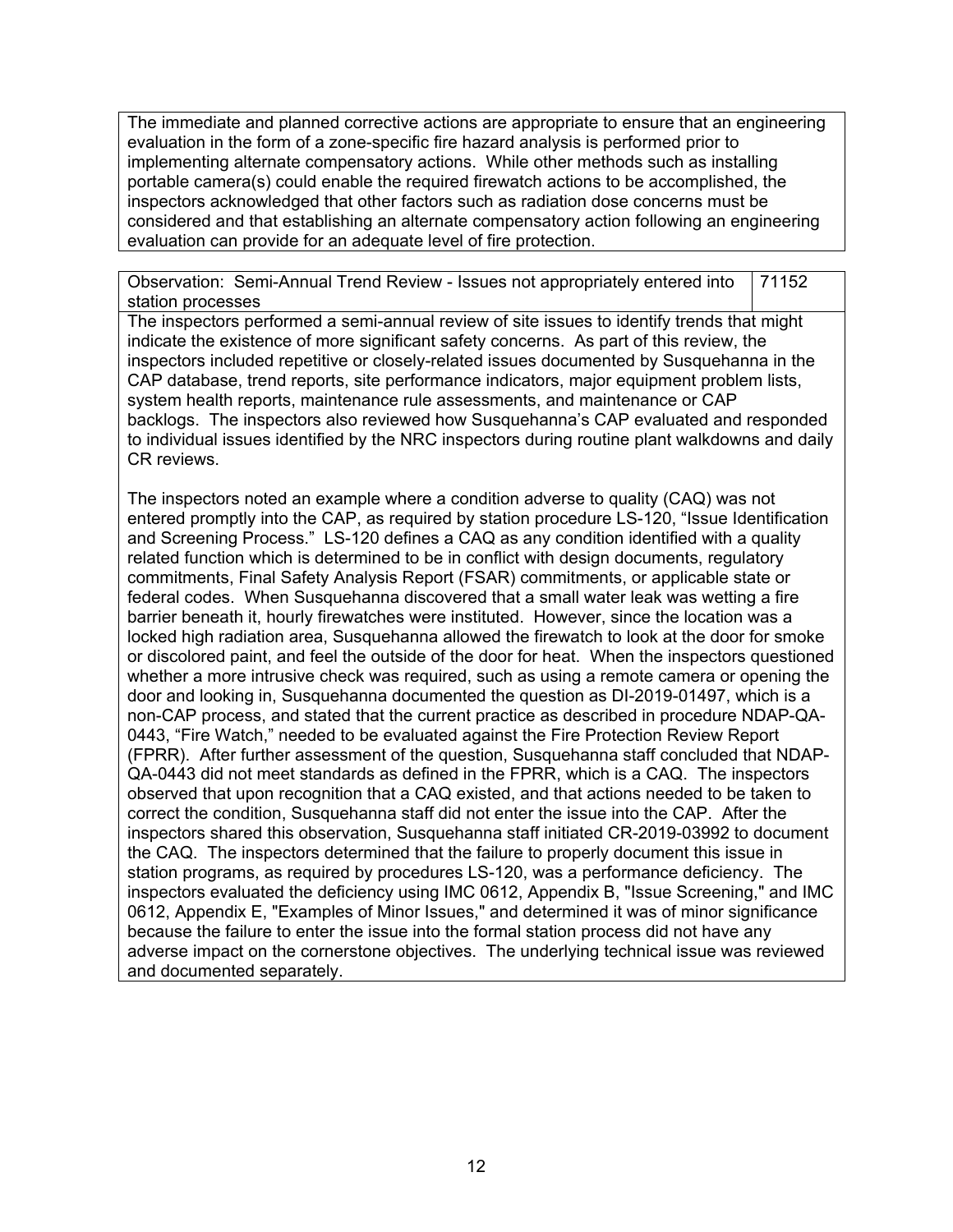# **EXIT MEETINGS AND DEBRIEFS**

The inspectors verified no proprietary information was retained or documented in this report.

 On July 11, 2019, the inspectors presented the integrated inspection results to Mr. Brad Berryman and other members of the licensee staff.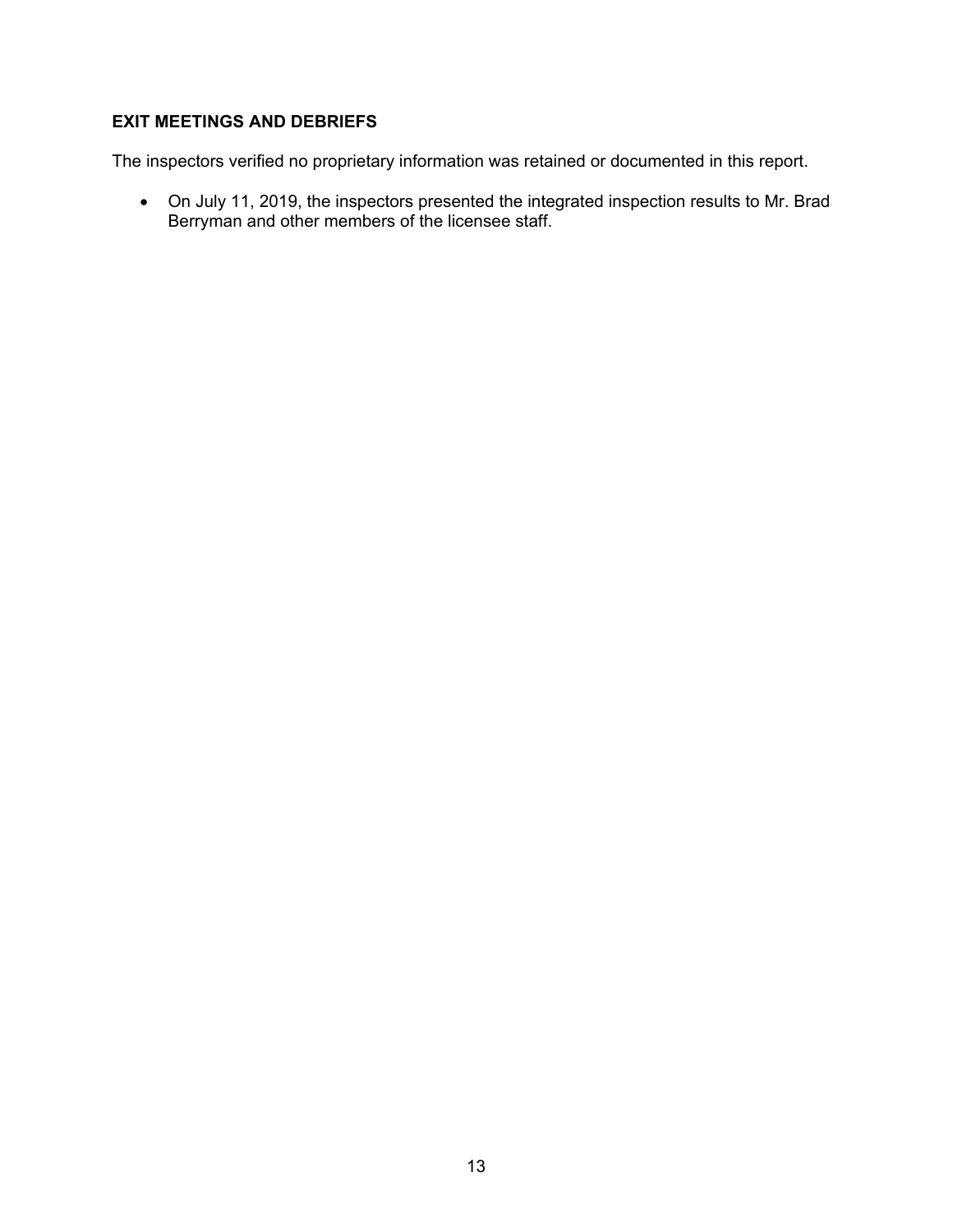## **DOCUMENTS REVIEWED**

| Inspection<br>Procedure | Type                     | Designation   | <b>Description or Title</b>                                         | Revision or<br>Date |
|-------------------------|--------------------------|---------------|---------------------------------------------------------------------|---------------------|
| 71111.01                | <b>Corrective Action</b> | CR-2019-07504 | Indicating lights if shorted in the SSES KV switchyard could        | 05/30/2019          |
|                         | <b>Documents</b>         |               | possibly trip Unit 2 off-line                                       |                     |
|                         | Miscellaneous            |               | Certification Letter for 2019 Summer Readiness                      | 05/15/2019          |
| 71111.04                | <b>Corrective Action</b> | CR-2019-03868 | Two nuts found in U2 drywell                                        | 03/27/2019          |
|                         | <b>Documents</b>         | CR-2019-03942 | Snubber failed on high drag                                         | 03/26/2019          |
|                         |                          | CR-2019-03971 | MSRV cable number did not match procedure                           | 03/26/2019          |
|                         |                          | CR-2019-04249 | L MSRV contacted airlock while in transport                         | 03/30/2019          |
|                         |                          | CR-2019-05197 | Paint not reapplied to snubber                                      | 04/13/2019          |
|                         | Drawings                 | E105952       | Unit 2 Division 2 Core Spray P&ID                                   | Revision 31         |
|                         |                          | E106253       | Unit 1 Standby Liquid Control System P&ID                           | Revision 40         |
|                         | Procedures               | CL-251-0012   | Unit 2 Core Spray System Division 1 Mechanical                      | Revision 12         |
|                         |                          | CL-251-0013   | Unit 2 Core Spray System Division 2 Mechanical-                     | <b>Revision 5</b>   |
|                         |                          |               | Containment                                                         |                     |
|                         |                          | CL-251-0015   |                                                                     | <b>Revision 13</b>  |
| 71111.04S               | Drawings                 | E105956       | Unit 2 Core Spray System Division 2 Mechanical<br>Unit 2 HPCI P&ID  | Revision 31         |
|                         | Procedures               | CL-252-0011   |                                                                     | Revision 11         |
|                         |                          |               | Unit 2 HPCI System Electrical                                       |                     |
|                         |                          | CL-252-0012   | Unit 2 HPCI System Mechanical                                       | Revision 17         |
|                         |                          | CL-252-0013   | Unit 2 HPCI System Mechanical-Containment                           | Revision 5          |
| 71111.05A               | <b>Fire Plans</b>        | FP-213-238    | HPCI Pump Room (II-11) Fire Zone 2-1C Elevation 645'-0"             | <b>Revision 5</b>   |
|                         | Miscellaneous            | TQ-171-0105   | Unit 2 HPCI                                                         | Revision 0          |
| 71111.05Q               | <b>Corrective Action</b> | CR-2019-07537 | PA-015 FP in E EDG bay has packing leak                             | 06/03/2019          |
|                         | Documents                |               |                                                                     |                     |
|                         | Fire Plans               | FP-013-236    | 'E' Diesel Generator Building Fire Zone 0-41E Elevation             | Revision 7          |
|                         |                          |               | 656'-6", 675-6", 708'-0"                                            |                     |
|                         |                          | FP-113-104    | RCIC Pump Room (I-12) Fire Zone 1-1D Elevation 645'-0"              | Revision 5          |
|                         |                          | FP-113-105    | RHR Pump Room "B" (I-13) Fire Zone 1-1E Elevation 645'-<br>0"       | Revision 3          |
|                         |                          | FP-113-106    | RHR Pump Room "A" (I-14) Fire Zone 1-1F Elevation 645'-0"           | Revision 5          |
|                         |                          | FP-113-1102   | Core Spray Pump Room "B" (1-10) Fire Zone 1-1B Elevation<br>645'-0" | <b>Revision 4</b>   |
|                         |                          | FP-213-247    | Equipment Access Area (II-202,204,205) Fire Zones 2-3C-N,           | Revision 5          |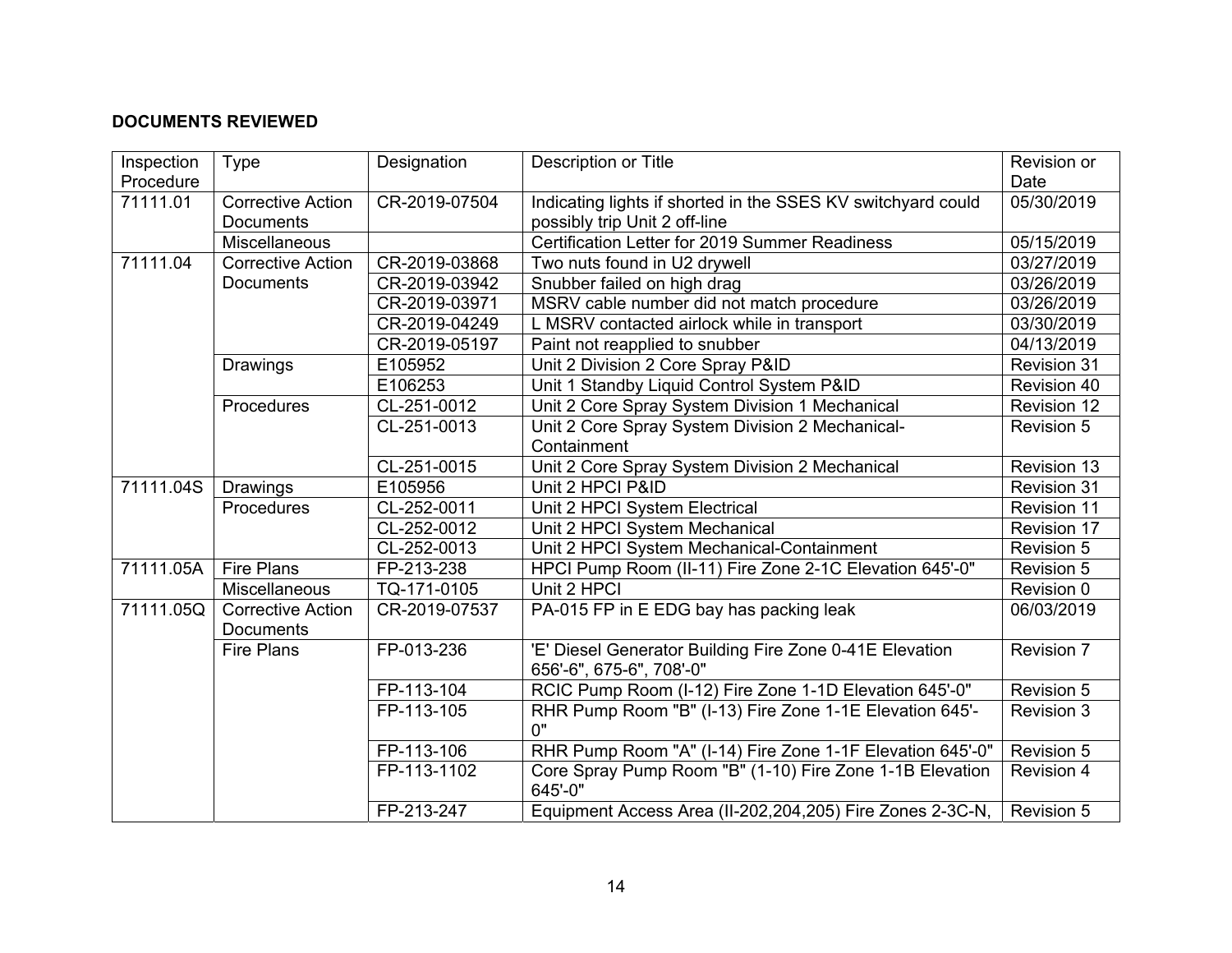| Inspection | <b>Type</b>              | Designation         | Description or Title                                        | Revision or        |
|------------|--------------------------|---------------------|-------------------------------------------------------------|--------------------|
| Procedure  |                          |                     |                                                             | Date               |
|            |                          |                     | 2-3C-W, 2-3C-S, Elevation 683'-0"                           |                    |
|            |                          | FP-213-250          | Switchgear Rooms (II-406, II-407) Fire Zones 2-4C, 2-4D,    | Revision 7         |
|            |                          |                     | Elevation 719'-1"                                           |                    |
|            |                          | FP-213-258          | Load Center Room (II-510) Load Center Room (II-507) Fire    | Revision 5         |
|            |                          |                     | Zone 2-5F, 2-5 G, Elevation 749'1"                          |                    |
| 71111.07A  | <b>Corrective Action</b> | CR-2018-05387       | RHR heat exchanger pressure relief valve failed lift test   | 04/07/2018         |
|            | <b>Documents</b>         | CR-2018-06358       | Documentation of plugging in RHR heat exchanger             | 04/19/2018         |
|            | Procedures               | MT-116-002          | RHR Heat Exchanger Cleaning, Inspection, and Repair         | Revision 15        |
|            |                          | <b>MT-GM-025</b>    | Heat Exchanger Cleaning and Inspection                      | Revision 22        |
|            |                          | <b>MT-GM-031</b>    | Immersed Component/Heat Exchanger Internals Epoxy           | <b>Revision 22</b> |
|            |                          |                     | Lining/Cladding                                             |                    |
|            |                          | <b>MT-GM-078</b>    | <b>SSES Heat Exchanger Tube Plugging</b>                    | Revision 8         |
| 71111.11Q  | <b>Corrective Action</b> | CR-2019-05411       | Simulator response not as expected during start up Just-In- | 04/16/2019         |
|            | <b>Documents</b>         |                     | <b>Time Training</b>                                        |                    |
|            | Procedures               | GO-200-002          | Plant Startup, Heatup and Power Operation                   | Revision 96        |
| 71111.12   | <b>Corrective Action</b> | CR-2019-05079       | Wall thinning trend identified in bottom head drain piping  | 04/11/2019         |
|            | <b>Documents</b>         |                     |                                                             |                    |
| 71111.13   | Calculations             | EC-049-0655         | RHR fuel pool cooling mode heat capacity                    | Revision 0         |
|            |                          | EC-THDY-1069        | Excel program for calculating fuel pool heat-up during      | Revision 8         |
|            |                          |                     | refueling operations                                        |                    |
|            | <b>Corrective Action</b> | AR-2015-07176       | Confirm time after shutdown when fuel pool cooling assist   | 03/12/2015         |
|            | <b>Documents</b>         |                     | can be credited for decay heat removal                      |                    |
|            |                          | AR-2015-09056       | Update shutdown EOOS model to reflect availability of fuel  | 04/01/2015         |
|            |                          |                     | pool cooling and FPC assist                                 |                    |
|            | Miscellaneous            | <b>TM-OP-054-ST</b> | <b>Emergency Service Water</b>                              | Revision 8         |
| 71111.15   | Calculations             | <b>EC-PIPE-2569</b> | Piping analysis of Unit 2 HPCI inside containment           | Revision 0         |
|            |                          | <b>EC-SOPC-0554</b> | Relay Setting Calculation for Motor Control Center 0B136    | <b>Revision 2</b>  |
|            |                          |                     | Circuit Breaker at Load Center 1B230                        |                    |
|            | <b>Corrective Action</b> | AR-2019-04083       | Missing rings, washers, and retaining pins on snubber       | 03/28/2019         |
|            | Documents                | CR-2019-04020       | Missing pin, washers, and retaining rings on snubber        | 03/27/2019         |
|            |                          | CR-2019-04879       | AK breaker fails as-found testing                           | 04/07/2019         |
|            |                          | CR-2019-04935       | Removed AK breaker failed to meet acceptance criteria       | 04/08/2019         |
|            |                          | CR-2019-07089       | Loss of 0B136                                               | 05/22/2019         |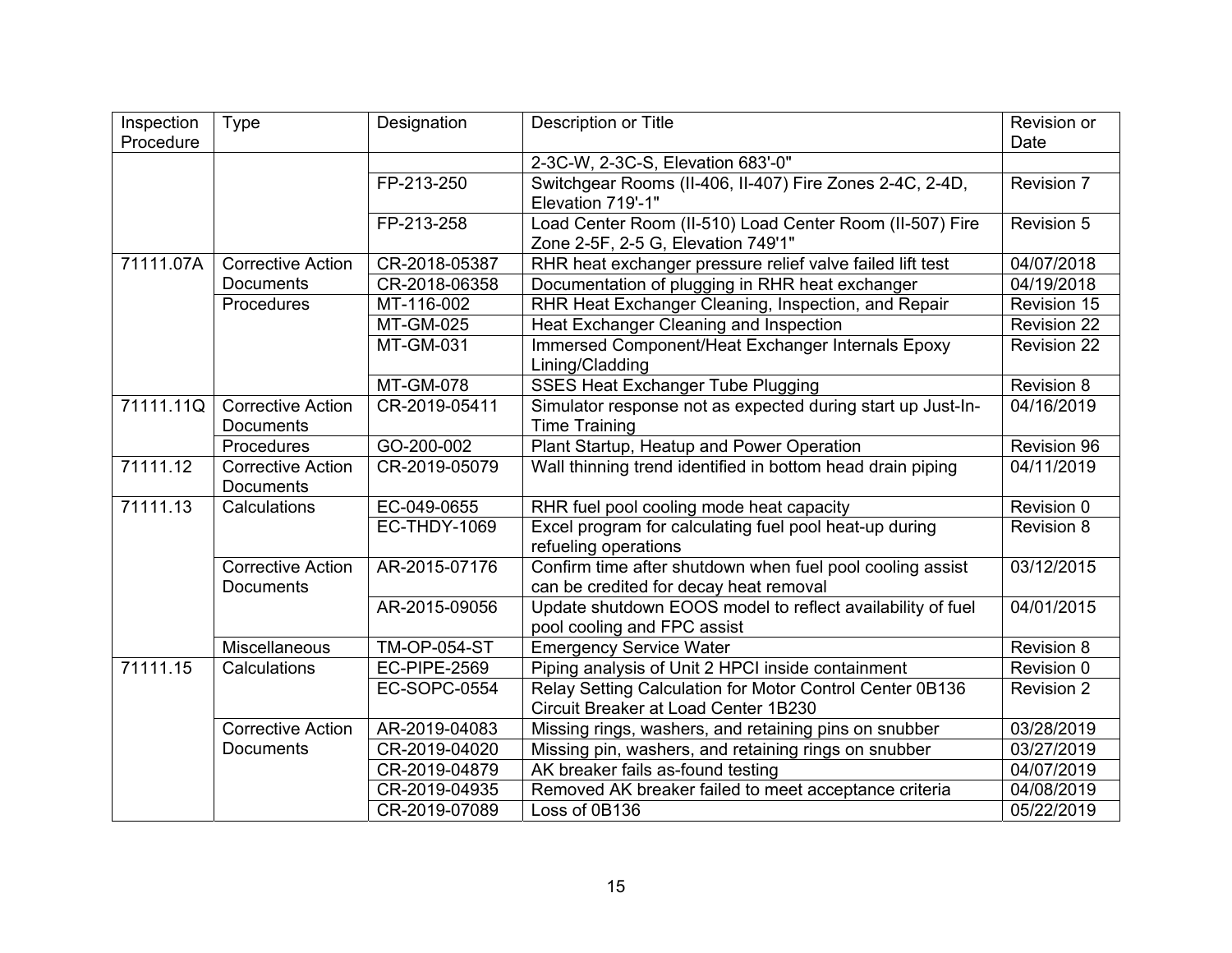| Inspection | <b>Type</b>                                                                  | Designation                     | <b>Description or Title</b>                                                                                     | Revision or       |
|------------|------------------------------------------------------------------------------|---------------------------------|-----------------------------------------------------------------------------------------------------------------|-------------------|
| Procedure  |                                                                              |                                 |                                                                                                                 | Date              |
|            |                                                                              | CR-2019-07122                   | Troubleshooting revealed an issue with 0EP01                                                                    | 05/22/2019        |
|            | <b>Corrective Action</b><br><b>Documents</b><br>Resulting from<br>Inspection | CR-2019-07153                   | NRC question regarding breaker coordination                                                                     | 05/22/2019        |
|            | Miscellaneous                                                                | EPRM 1447078                    | Perform Preparation of 480 Volt Overhauled Spare Load<br>Center Breaker Returned from Vendor for use in 1B23023 | 07/25/2013        |
|            |                                                                              | EPRM 1802920                    | Perform Preventive Maintenance of 480 Volt Motor Control<br>Center Breaker 0B136033                             | 12/14/2016        |
|            |                                                                              | ST-200-001                      | Snubber visual inspection                                                                                       | Revision 2        |
|            |                                                                              | <b>UFSAR Table</b><br>$8.1 - 2$ | Affiliated and Non-Class 1E Circuits that Connect to Class<br>1E Power Supplies                                 | Revision 69       |
| 71111.18   | Calculations                                                                 | 2033998                         | Replace the Compressors and Air Dryers in Diesel<br>Generator Air Start System                                  | <b>Revision 2</b> |
|            | Miscellaneous                                                                | 2203222                         | Mallory M200PK is obsolete is being replaced by Bourns<br>3400S-1-201L                                          | Revision 0        |
|            | <b>Work Orders</b>                                                           | 2150074                         | Remove existing EDG air compressor equipment                                                                    | 02/12/2018        |
| 71111.19   | <b>Corrective Action</b>                                                     | CR-2015-27535                   | B ESW pump discharge valve has leakby ~10 gpm                                                                   | 10/12/2015        |
|            | <b>Documents</b>                                                             | CR-2019-04153                   | Electrical questioning the effectiveness of not using lock ring<br>on new sync switches                         | 03/29/2019        |
|            |                                                                              | CR-2019-04683                   | CR to document resolution of 125 VDC electrical testing                                                         | 04/04/2019        |
|            |                                                                              | CR-2019-04732                   | EC-1 failed to trip breaker during testing                                                                      | 04/05/2019        |
|            |                                                                              | CR-2019-04758                   | Breaker failed to reset during testing                                                                          | 04/06/2019        |
|            |                                                                              | CR-2019-04822                   | Could not build pressure while testing accumulator                                                              | 04/07/2019        |
|            |                                                                              | CR-2019-04935                   | Removed AK breaker failed to meet acceptance criteria                                                           | 04/08/2019        |
|            |                                                                              | CR-2019-04957                   | O-ring leak found                                                                                               | 04/08/2019        |
|            |                                                                              | CR-2019-05260                   | Casting of new disc arm will not fit in valve body                                                              | 04/14/2019        |
|            |                                                                              | CR-2019-05491                   | 40dpm leak found during vessel leak check                                                                       | 04/18/2019        |
|            |                                                                              | CR-2019-05502                   | CRDM leaking during RPV hydro test                                                                              | 04/18/2019        |
|            |                                                                              | CR-2019-05507                   | CRDM leaking during RPV hydro test                                                                              | 04/18/2019        |
|            |                                                                              | CR-2019-05529                   | Packing leak identified                                                                                         | 04/18/2019        |
|            | Drawings                                                                     | E105955                         | <b>HPCI system P&amp;ID</b>                                                                                     | Revision 46       |
|            | Procedures                                                                   | MT-GM-003A                      | Swing check valve disassembly, inspection, and reassembly                                                       | <b>Revision 2</b> |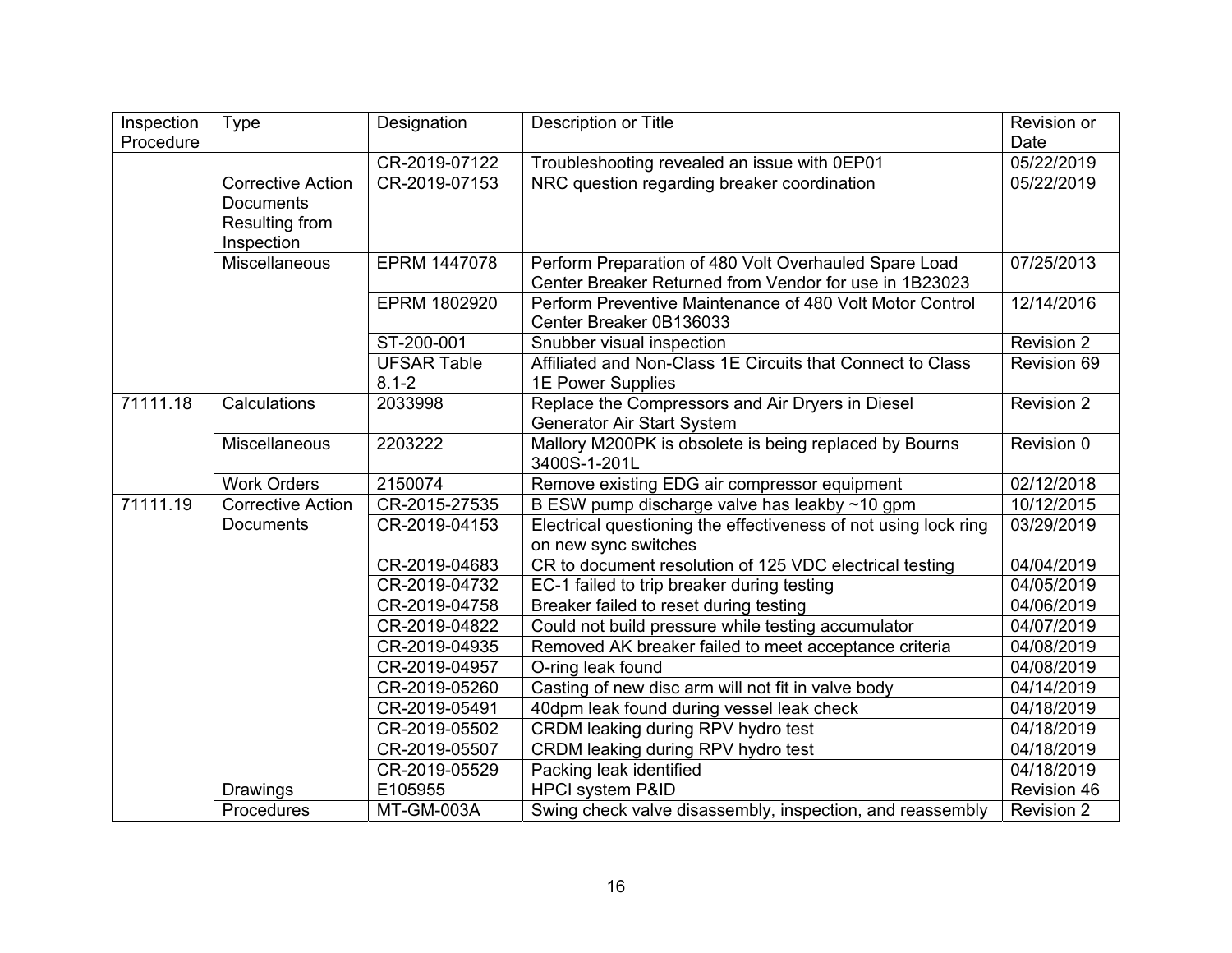| Inspection | <b>Type</b>              | Designation   | <b>Description or Title</b>                                 | Revision or        |
|------------|--------------------------|---------------|-------------------------------------------------------------|--------------------|
| Procedure  |                          |               |                                                             | Date               |
|            |                          | SE-249-301    | RHR system leakage test                                     | Revision 11        |
|            |                          | SE-249-400    | RHR system leakage quantification test                      | Revision 15        |
|            |                          | SM-202-C04    | 48 Month Channel C 2D630 125VDC Battery Discharge           | Revision 25        |
|            |                          |               | Modified Performance Test and Battery Charger Capability    |                    |
|            |                          |               | Test                                                        |                    |
|            |                          | SO-054-B03    | Quarterly ESW Flow Verification LOOP B                      | Revision 20        |
|            |                          | SO-249-014B   | RHR cold shutdown valve exercising, Division II             | Revision 0         |
|            |                          | SO-249-018    | RHR Division II, 2 year RPI checks                          | Revision 0         |
|            |                          | SO-249-B02    | 92 day RHR flow verification B loop                         | <b>Revision 27</b> |
|            |                          | SO-250-005    | 24 Month RCIC Flow Verification                             | Revision 23        |
|            | <b>Work Orders</b>       | 1938604       | B ESW pump discharge valve has ~10 gpm leakby               | 10/13/2015         |
|            |                          | 2177800       | HPCI exhaust vacuum breaker check valve repair              | 04/13/2019         |
|            |                          | 2211054       | 125 VDC electrical testing                                  | 10/11/2018         |
|            |                          | 2242551       | 92 day RHR flow verification Loop B                         | 03/05/2019         |
| 71111.22   | <b>Corrective Action</b> | AR-2019-04097 | Revise TP-259-030 for relief valve set pressure             | 03/28/2019         |
|            | <b>Documents</b>         | CR-2019-04137 | Outboard D MSIV exceeded TS leakage limit                   | 03/28/2019         |
|            |                          | CR-2019-05012 | Unexpected results for SO-283-005, test aborted             | 04/10/2019         |
|            |                          | CR-2019-05398 | Simulator does not respond correctly during RPV hydrostatic | 04/14/2019         |
|            |                          |               | pressurization/depressurization                             |                    |
|            | Procedures               | MT-024-024    | Diesel Engine Analysis and Load Bearing                     | <b>Revision 21</b> |
|            |                          | OP-024-001    | <b>Diesel Generators</b>                                    | <b>Revision 87</b> |
|            |                          | SE-259-024    | LLRT of main steam isolation valves penetration number X-   | <b>Revision 21</b> |
|            |                          |               | 7D                                                          |                    |
|            |                          | SO-024-001A   | Monthly Diesel Generator 'A' Operability Test               | Revision 28        |
|            |                          | SO-153-004    | Unit 1 Quarterly SBLC Flow Verification                     | <b>Revision 45</b> |
|            |                          | SO-200-023    | <b>ASME Class I Boundary System Leakage Test</b>            | <b>Revision 4</b>  |
| 71152      | Calculations             | EC-013-1081   | Generic Letter 86-10 to Determine Raceway Fire              | <b>Revision 1</b>  |
|            |                          | EC-013-1910   | Calculation to Determine CO2 Room Concentrations for the    | <b>Revision 1</b>  |
|            |                          |               | Rooms Protected with an Automatic CO2 System                |                    |
|            | <b>Corrective Action</b> | AR-2019-00903 | Evaluate impacts to degraded fire wraps                     | 01/15/2019         |
|            | <b>Documents</b>         | AR-2019-01849 | Engineering evaluation of wetted versa-wrap on conduit      | 02/06/2019         |
|            |                          |               | C1P107 in fire zone 1-6I in support of Operab               |                    |
|            |                          | CR-2014-04167 | A re-review of IN-2007-06 revealed the original evaluation  | 02/06/2014         |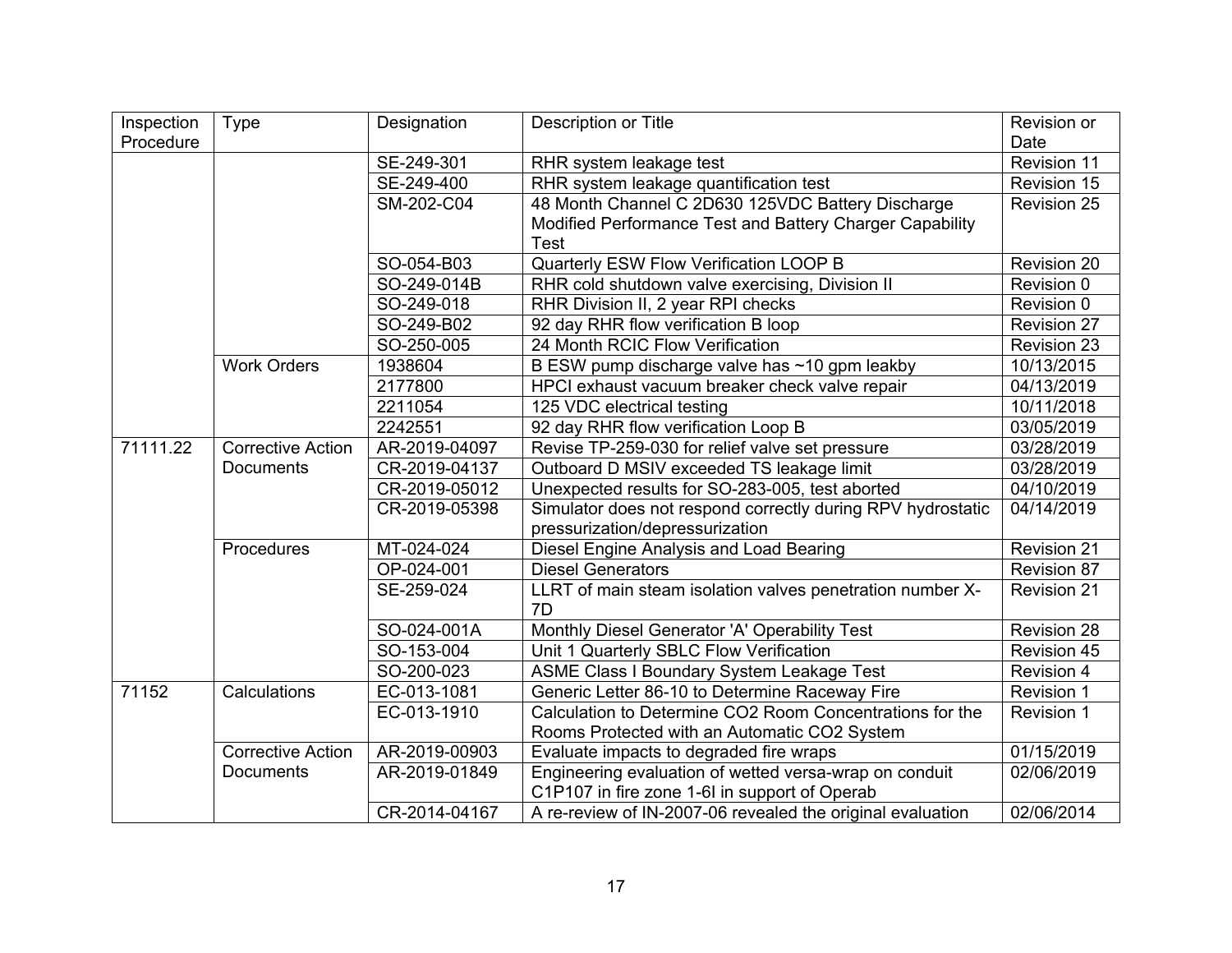| Inspection | Type | Designation   | Description or Title                                          | Revision or |
|------------|------|---------------|---------------------------------------------------------------|-------------|
| Procedure  |      |               |                                                               | Date        |
|            |      |               | did not address ESW/RHRSW manhole pipes                       |             |
|            |      | CR-2014-07344 | External corrosion discovered on safety related piping and    | 03/06/2014  |
|            |      |               | supports in vaults                                            |             |
|            |      | CR-2016-04833 | Gaps in corrective actions from CDBI inspection               | 02/26/2016  |
|            |      | CR-2016-23373 | Issues identified during CDBI with 125VDC MCCBs               | 10/14/2016  |
|            |      | CR-2017-13423 | ISI inspection of A ESW piping VA021                          | 07/18/2017  |
|            |      | CR-2017-14366 | The scope of the safety related vault inspections needs to be | 08/04/2017  |
|            |      |               | expanded to five additional vaults                            |             |
|            |      | CR-2017-18437 | ISI inspection of ESW/RHRSW piping in VA022                   | 10/27/2017  |
|            |      | CR-2018-09952 | Understand why actions were not taken to address 2013         | 06/29/2018  |
|            |      |               | <b>NCV</b>                                                    |             |
|            |      | CR-2018-11415 | Electrical testing of 125VDC molded case circuit breakers     | 08/01/2018  |
|            |      |               | may be necessary                                              |             |
|            |      | CR-2018-12271 | Minor surface corrosion found on flange bolting               | 08/23/2018  |
|            |      | CR-2018-12276 | Minor surface corrosion found on flange bolting               | 08/23/2018  |
|            |      | CR-2018-12564 | Minor surface corrosion found on flange bolting               | 08/29/2018  |
|            |      | CR-2018-12566 | Minor surface corrosion found on flange bolting and minor     | 08/29/2018  |
|            |      |               | coating loss on flange surface                                |             |
|            |      | CR-2018-12598 | NRC Green NCV for 2018 PIR                                    | 09/28/2018  |
|            |      | CR-2018-16967 | U1 Entry into ON-FLOOD-101 due to flooding in the reactor     | 12/17/2018  |
|            |      |               | building                                                      |             |
|            |      | CR-2018-16972 | Floor drain slow to accept influent on RW 646'                | 12/17/2018  |
|            |      | CR-2018-17000 | U1 RB 749' floor drain blockage requires resolution           | 12/18/2018  |
|            |      | CR-2019-00452 | RTSV 2142569 (SI-213-241) fuel pool heat exchanger room       | 01/08/2019  |
|            |      |               | fire protection not able to be performed                      |             |
|            |      | CR-2019-00524 | Unable to repressurize PA-223 from air supply                 | 01/09/2019  |
|            |      | CR-2019-00739 | New Leak identified in U1 Fuel Pool Cooling Hold Pump         | 01/15/2019  |
|            |      |               | Room, Elev 779'. Leak is 15 dpm.                              |             |
|            |      | CR-2019-01495 | Fire damper FPD-3-21-3-1 did not pass the inspection          | 01/30/2019  |
|            |      | CR-2019-04113 | The fire seal in penetration X-12-5-185 is less than the      | 03/28/2019  |
|            |      |               | minimum required depth                                        |             |
|            |      | CR-2019-04683 | CR to document resolution of 125VDC MCCB electrical           | 04/04/2019  |
|            |      |               | testing                                                       |             |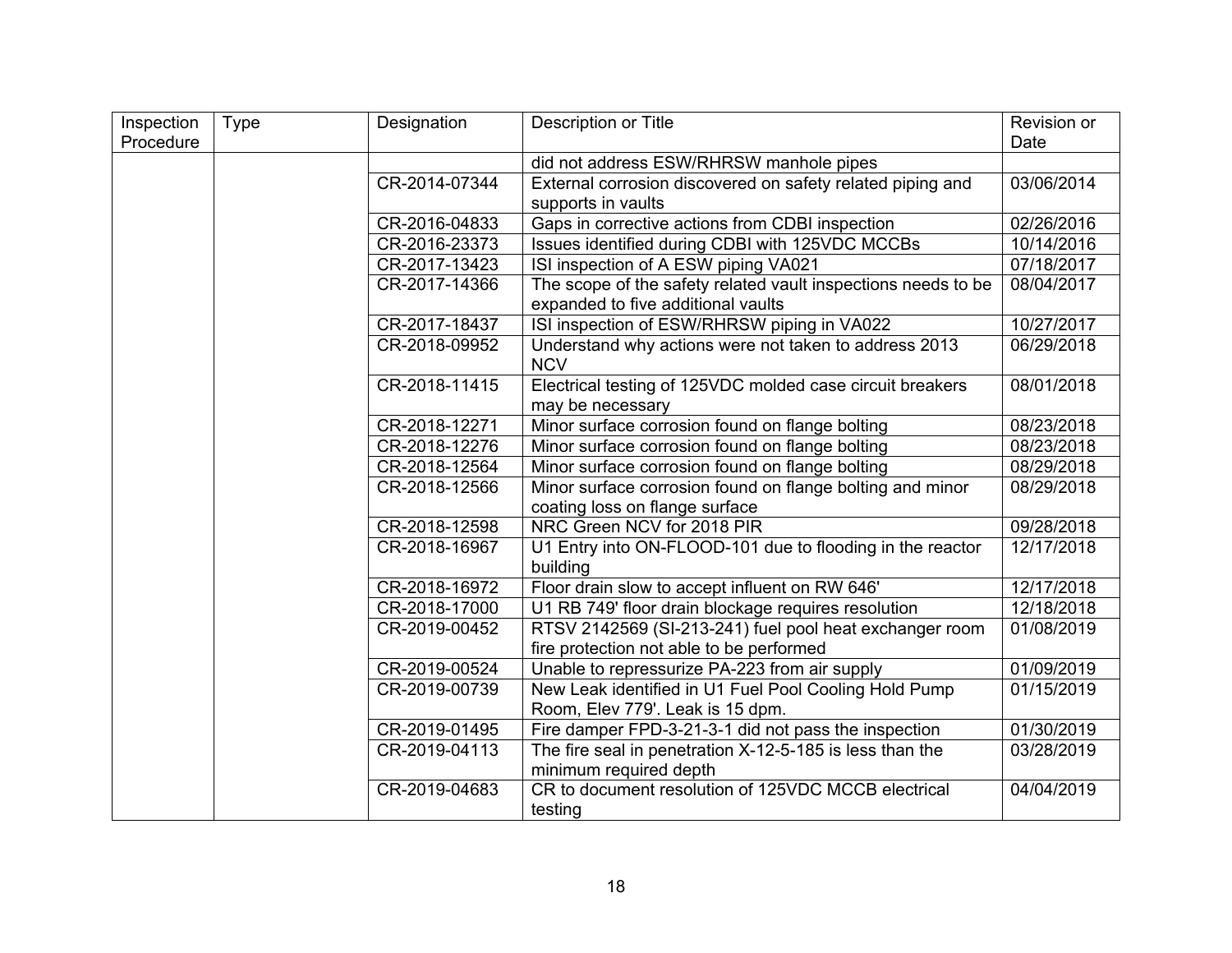| Inspection | <b>Type</b>              | Designation     | Description or Title                                                                                             | Revision or       |
|------------|--------------------------|-----------------|------------------------------------------------------------------------------------------------------------------|-------------------|
| Procedure  |                          |                 |                                                                                                                  | Date              |
|            |                          | CR-2019-04758   | Had breaker fail to reset during testing                                                                         | 04/06/2019        |
|            | <b>Corrective Action</b> | CR-2019-01497   | Question on Firewatch methodology for inaccessible areas                                                         | 01/30/2019        |
|            | <b>Documents</b>         |                 | meeting the intent of our FPRR                                                                                   |                   |
|            | Resulting from           | CR-2019-07066   | NRC walk down observation                                                                                        | 05/21/2019        |
|            | Inspection               | CR-2019-07153   | NRC Question regarding beaker coordination of 1B23023                                                            | 05/22/2019        |
|            |                          | CR-2019-07380   | Penetrations X-27-4-18 and X-27-4-19 (Unit 1 RB Elev 719')<br>leaking gel                                        | 05/29/2019        |
|            |                          | CR-2019-07537   | PA-015 FP in E DG Bay has packing leak dripping roughly 1                                                        | 05/31/2019        |
|            |                          |                 | drop every 2 minutes                                                                                             |                   |
|            |                          | CR-2019-07541   | Housekeeping issue in Unit 1 Reactor Building Elevation<br>719' Identified by the NRC Resident                   | 05/31/2019        |
|            | Drawings                 | $C-1725$        | Reactor Building Fire Zone Plan of Protected Tray Raceway<br>Elevation 779' 1"                                   | <b>Revision 2</b> |
|            |                          | $C-1725$        | Reactor Building Fire Protection Plan Elevation 779' 1'                                                          | Revision 5        |
|            |                          | $C-1725$        | Unit 1 Reactor Building Fire Doors and Fire Dampers<br>Elevation 779' 1"                                         | Revision 6        |
|            |                          | $C-1725$        | Unit 1 Reactor Building Fire Zone Plan Elevation 779' 1"                                                         | Revision 9        |
|            |                          | $C-1725$        | Unit 1 Reactor Building Fire Detector Location Plan Elevation<br>779' 1" to 799' 1"                              | Revision 6        |
|            |                          | $C-1725$        | Reactor Building Fire Zone Plan of Protected Conduit<br>Raceway Elevation 779' 0"                                | Revision 2        |
|            |                          | $C-1726$        | Reactor Building Fire Detector Location Plan Elevation 799'<br>1" to 818' 1"                                     | Revision 4        |
|            |                          | FF62009         | Fire Barrier Upgrade A1P075, A1P105, C1P107 & E1P005<br>Wrapped Raceways and JB2068                              | Revision 0        |
|            |                          | <b>HRC-10-1</b> | Isometric - Yard Emergency Service Water - Unit 1 & 2                                                            | Revision 4        |
|            |                          | <b>HRC-2-53</b> | Isometric - Yard RHR Service Water - Units 1 & 2                                                                 | Revision 7        |
|            | <b>Fire Plans</b>        | FP-113-125      | Access Area (I-604) Adjoining Rooms (I-621, 620, 619, 606,<br>601) Fire Zones 1-6A, 1-61, 0-6G Elevation 779'-1" | Revision 5        |
|            |                          | FP-113-125      | Access Area (I-604) Adjoining Rooms (I-621, 620, 619, 606,<br>601) Fire Zones 1-6A, 1-61, 0-6G Elevation 779'-1' | Revision 5        |
|            | Miscellaneous            |                 | Fire Endurance Test Acceptance Criteria for Fire barrier                                                         | 03/25/1994        |
|            |                          |                 | Systems Used to Separate Redundant Safe Shutdown                                                                 |                   |
|            |                          |                 | Trains Within the Same Fire Area                                                                                 |                   |